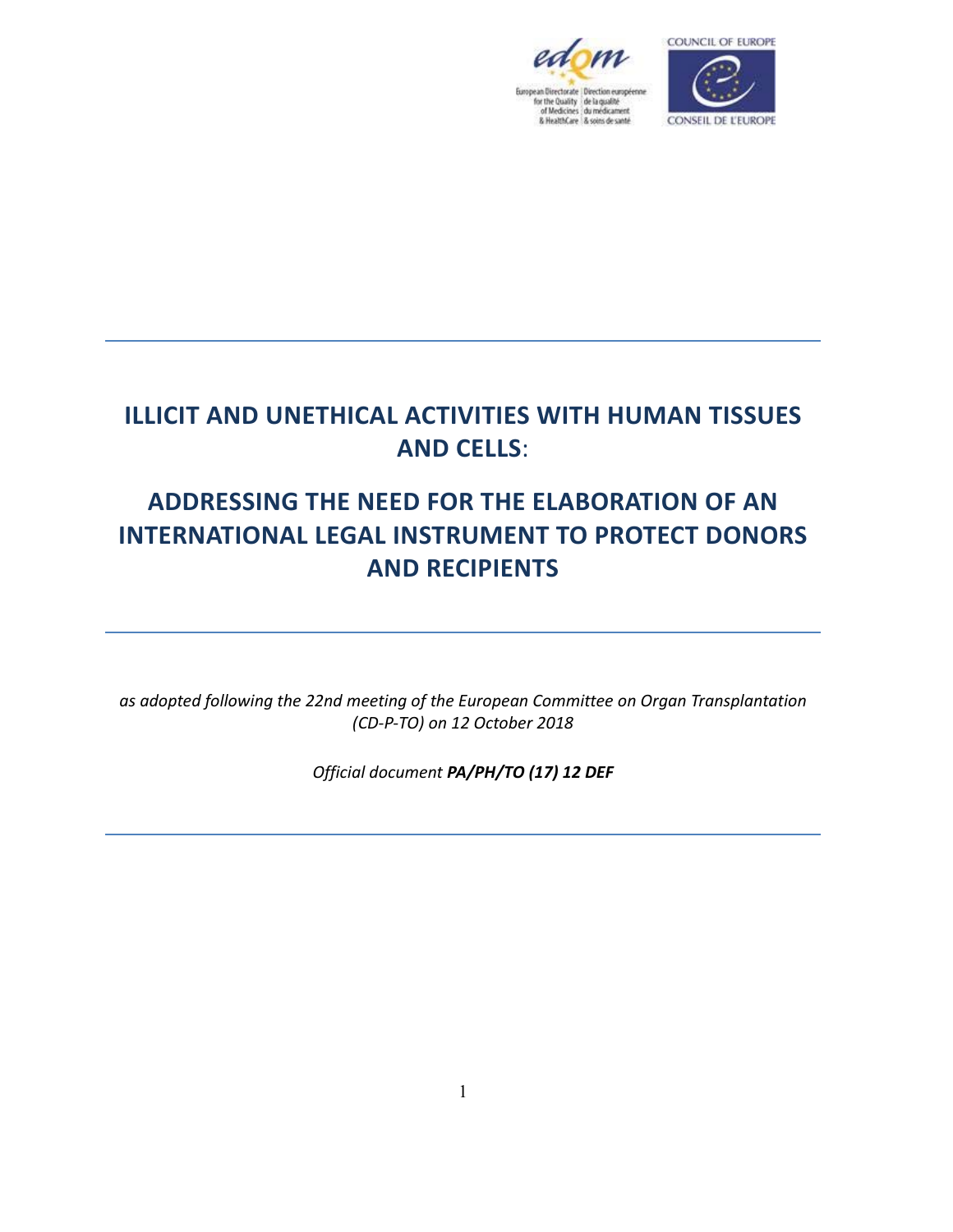

## **1 Introduction**

Biomedical innovation has led in recent years to an increase in the use of human cells, tissues and cell- or tissue-based products. Today these human substances, including musculoskeletal, cardiovascular and ocular tissues, haematopoietic progenitor cells, gametes and embryos, are routinely used for medical purposes, therapy and research. A consequence of this growth is that the processing and distribution of tissues and cells of human origin has progressively become an "industry" in some settings and donated human material treated as a commodity [1].

Despite considerable efforts by the European Commission, the number of human tissues and cells that are used for human application in the European Union (EU) healthcare setting can only be estimated. In a survey of EU competent authorities, more than 2.1 million human tissue and cell products were reported to have been distributed for medical use in 2015 [2]. It is unclear from these data whether these are only allogeneic products, or if tissues and cells for autologous use are also included in the reports from the member states (MS). Furthermore, information on the volume of tissue products imported into the EU from third countries or exported outside of the EU is not systematically collected.

From surveys of relevant professional societies in the field and estimates by the European Commission, the total number of tissues and cells used for human application can be broken down into the rough annual figures described in **Table 1**.

| Table 1. Estimated annual volume of clinical use of human tissues in the European Union <sup>2</sup> |                          |  |  |
|------------------------------------------------------------------------------------------------------|--------------------------|--|--|
| <b>Human substance</b>                                                                               | <b>Estimated volume*</b> |  |  |
| Corneas                                                                                              | 35,000                   |  |  |
| Heart valves/cardiovascular tissue                                                                   | 5,000                    |  |  |
| Hematopoietic stem cells (including cord                                                             | 57,000                   |  |  |
| blood)                                                                                               |                          |  |  |
| Musculoskeletal tissue                                                                               | 190,000-250,000          |  |  |
| Skin                                                                                                 | 14,000                   |  |  |
| $MAR**$                                                                                              | 700,000-800,000          |  |  |

*\* In products/transplants/implants; \*\* Medically Assisted Reproduction (MAR), including partner donation*

This burgeoning field is in some cases highly profitable. In some countries, a progressive transformation of initially not-for-profit activities into for-profit activities in the tissues and cells field (e.g. cornea [3], bone, gametes [4]) has been described, with the potential risk of not complying with the essential principle that *"the human body and its parts shall not give rise, as such, to financial gain"*. Thus, profit rather than medical need may be the motivating factor for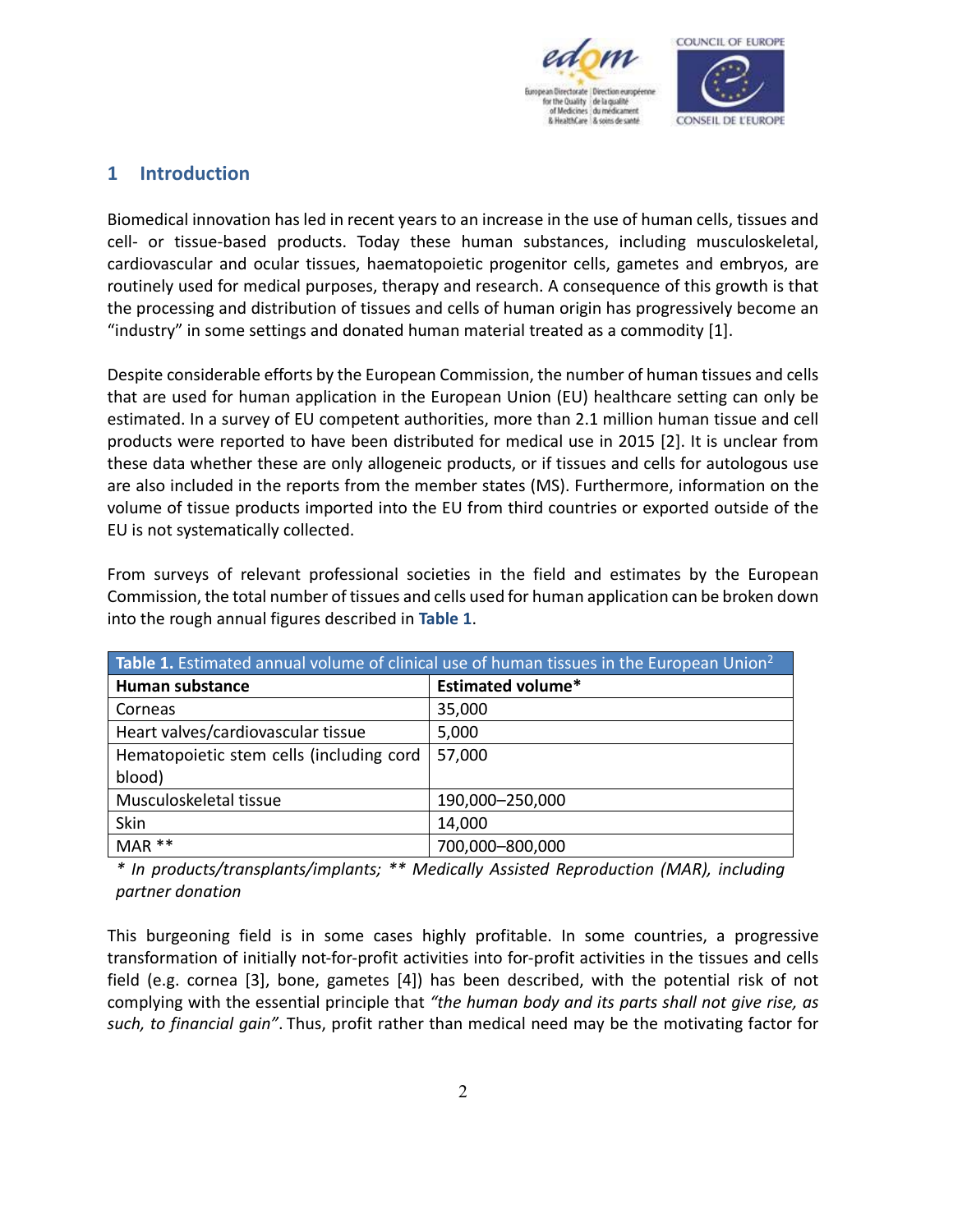

the procurement of tissues and cells. Furthermore, the availability of donors (both living and deceased) is often a limiting factor for the procurement of tissue and cells, thus source materials are often scarce. Due to this scarcity and the potential financial profits, the risk of illicit and unethical activities involving human tissues and cells can be considered a realistic threat. Much has been written about trafficking in human organs and human trafficking for the purpose of organ removal [5]. Reports of human exploitation for organ removal and its consequences have been widely reported in the literature [6]. Resolutions, Conventions and professional declarations and statements against these crimes have been adopted by the international community and national laws have been enacted or reinforced in many countries to not only prohibit, but also criminalise the trade in human organs. In contrast, limited attention has been paid to illicit and unethical activities associated with the procurement and clinical use of other substances of human origin, such as tissues and cells. This is perhaps because society is less familiar with tissue and cell transplantation compared with organ transplantation, although the latter happens far less frequently. Moreover, there is no international agreement on what represents illicit and unethical activities with human tissues and cells, and there is no consensus on which of these practices should be criminalised.

Various ethical and safety-related scandals have been reported, such as procurement without consent or authorisation, inadequate testing, inaccurate or false donor files, irresponsible allocation and illegal trade. Hearings, lawsuits, convictions, resignations and closures of tissue establishments have followed. Mediatised cases such as the "France Hypophyse scandal" [7], the "New York body-snatching ring" [8] and the "Alder Hey organ retention scandal" [9] drew public attention and called into question the adequacy of the regulatory framework that governed the human cell, tissue and cellular- and tissue-based product industry [10].

Furthermore, there are activities that, in addition to their illicit and unethical component, could seriously jeopardise the quality and safety of tissues and cells and thus the recipient's safety. This is the case when excessive reimbursement for donation is given (e.g. in a third country) that could be an incentive for the donor not to disclose relevant information related to certain health risks, or when cell-based experimental treatments are promoted or performed without any clinically demonstrated safety and efficacy.

Regrettably, knowledge about the true extent of these illicit and unethical activities with tissues and cells remains limited [11]. Little information is available from official sources, with figures and trends mostly the result of estimates and rumours. Unsubstantiated reports often appear in the media, such as those describing the existence of undercover networks of brokers, technicians and physicians in various countries. There are probably more cases, but many may go unreported due to fear on the part of the victims/donors and silence on the part of those directly involved in these illicit but lucrative activities. Furthermore, when detected, there are significant disparities from country to country in the management of suspected activities in this context. Inspectors and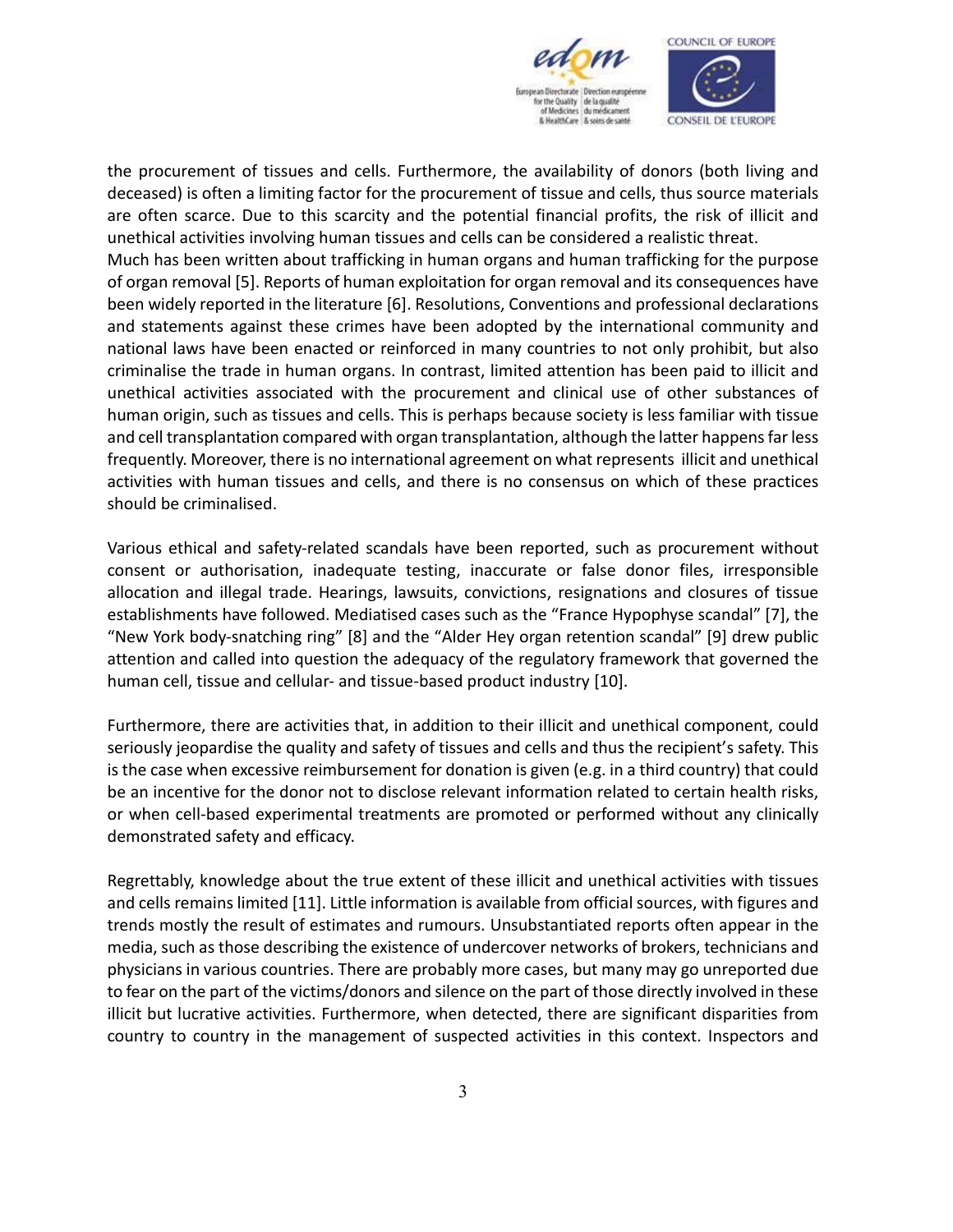

enforcement officers lack specific training on how to deal with, identify and handle cases of suspected or confirmed illicit activities related to tissues and cells [12].

In view of this evidence, it becomes clear that a definition of "Trafficking in Human Tissues and Cells" should be agreed upon at international level with the involvement of all the relevant stakeholders. Furthermore, the Council of Europe could play a leading role in elaborating an international legal instrument setting out this definition and the measures to prevent such trafficking and protect the victims, as well as the criminal-law measures to punish the crime. Such initiative would follow the elaboration of the *Convention against trafficking in human organs*, which was adopted by the Committee of Ministers of the Council of Europe in July 2014, and represented the first legal document providing an internationally agreed upon definition of trafficking in human organs, and identifying activities that ratifying states must criminalise [11, 13]. During the preparation of the Convention, ad-hoc Committee of Experts on Trafficking in Human Organs, Tissues and Cells (PC-TO) acknowledged the need to develop an *Additional Protocol on Tissues and Cells* in the future. This need was further stressed by the Committee on Organ Transplantation of the Council of Europe (CD-P-TO) and the Council of Europe Committee on Social Affairs, Health and Sustainable Development of the Parliamentary Assembly [14].

# **2 Objectives**

With this paper, the CD-P-TO aims to raise awareness among Council of Europe decision-making bodies of the necessity to explore the need for an additional protocol to define, prevent and combat illicit activities in the chain of donation to clinical application of human tissue and cells, and to protect donors and recipients.

The present document outlines the issues related to illicit and unethical activities with tissues and cells. In particular, it is intended to provide: i) a review of the existing international legal framework that regulates practices in the field of tissues and cells; ii) a compilation of the available evidence with regard to the dimension and features of illicit and unethical activities involving tissues and cells; iii) a description of the consequences of such practices from the public health and other perspectives; iv) based on the above, a discussion on the need to develop additional international legal tools against unethical practices in the field of human tissues and cells.

In summary, our intention is to use the conclusions and recommendations reached by the CD-P-TO and summarised in this project as food for thought for the Council of Europe decision-making bodies. We are convinced that this study will make us stronger in our fight against illicit activities involving tissues and cells of human origin.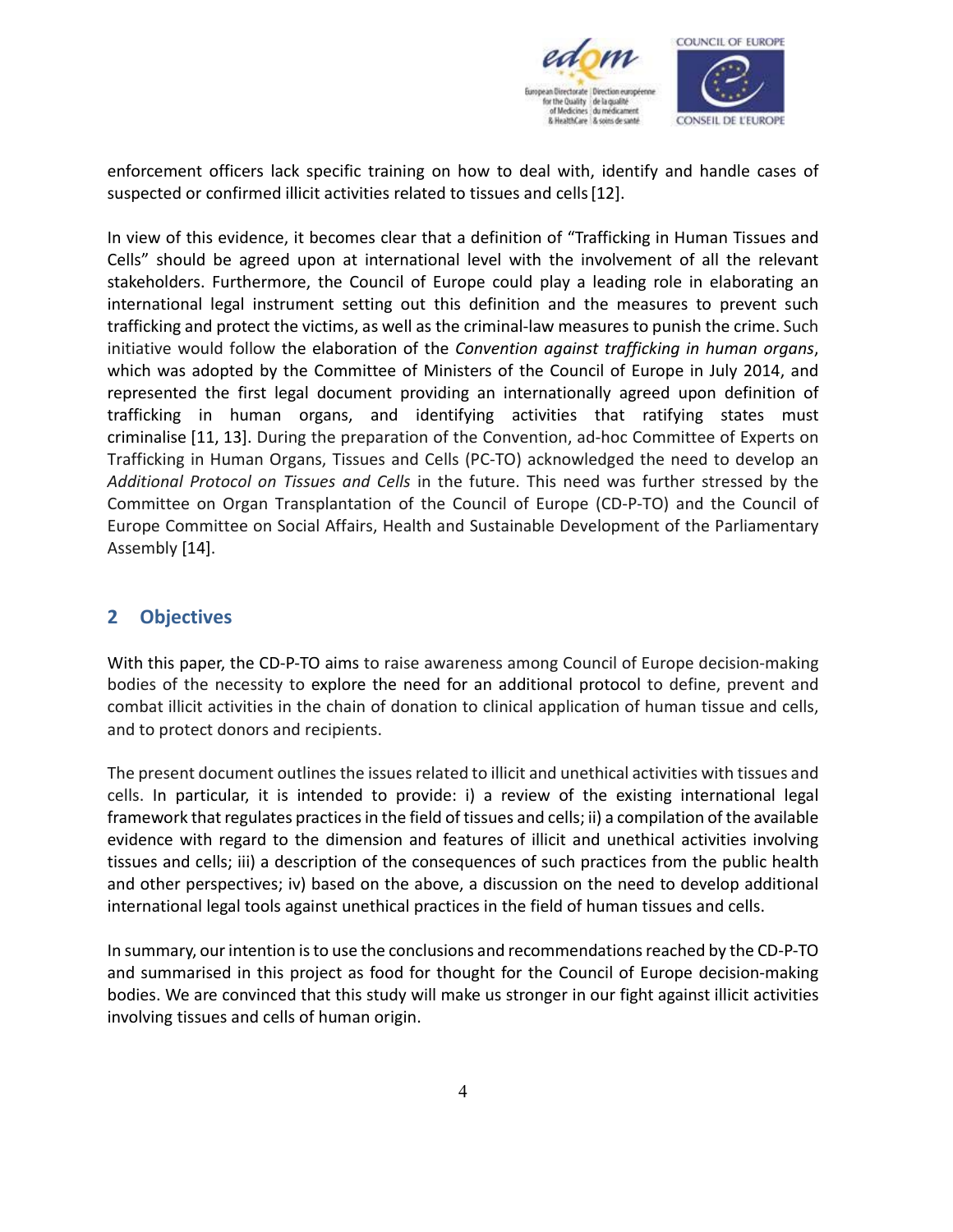

# **3 International standards in the field of tissues and cells**

#### **3.1 World Health Organization**

The World Health Organization (WHO), through its 2010 *Guiding Principles on Human Cell, Tissue and Organ Transplantation*, sets out standards for the donation, procurement, clinical use and equitable distribution of human tissues and cells [15]. Although not legally binding, the WHO Guiding Principles have profoundly impacted upon national legislation and professional codes of practice. The fundamental principles laid down include:

- Consent requirements: the living donor must provide duly informed, specific and free consent to the removal of tissues and cells. The Guiding Principles also call for the prohibition of the removal of tissues and cells from living minors, although exceptions may be permissible under national law in the case of regenerative tissues, provided that the minor is duly protected. In the case of the deceased donor, consent for the removal of tissues and cells must be obtained as required by national law, only where there is no reason to believe that the deceased person objected to such removal. Consent may be explicit ("opt in") or presumed ("opt out") depending on the existing legal requirements within a given jurisdiction. Where explicit consent has been given and recorded, for example in a donor registry, such consent may be withdrawn at any time before the procurement. Procurement on the basis of presumed consent cannot proceed where the donor has recorded or otherwise made known an objection to deceased donation.
- **Prohibition of financial gain: the principle of unpaid donation and the prohibition of financial** gain from the human body and its parts is established in the WHO principles. Living donors may be reimbursed for reasonable and verifiable expenses and loss of earnings directly related to the donation, but countries should define the conditions under which such compensation is justified, always avoiding financial incentives or benefits in kind to living donors or deceased donor families. Procurement must be carried out on a non-profit basis. Similarly, WHO allows the payment of professional fees for the services rendered in connection with the donation, procurement and clinical use of human tissues and cells. The prohibition of advertising the need for, or the availability of, human tissues and cells with a view to offering or seeking financial gain or comparable advantage is also set down.
- Allocation: the allocation of tissues and cells should be guided by clinical criteria and ethical norms, not financial or other considerations. Allocation rules, defined by appropriately constituted committees, should be equitable, externally justified and transparent.
- Self-sufficiency: countries should strive to achieve self-sufficiency in human tissues for patient treatment by endorsing donation of tissues and cells and thus removing the incentive for unethical practices involving tissue and cells of human origin.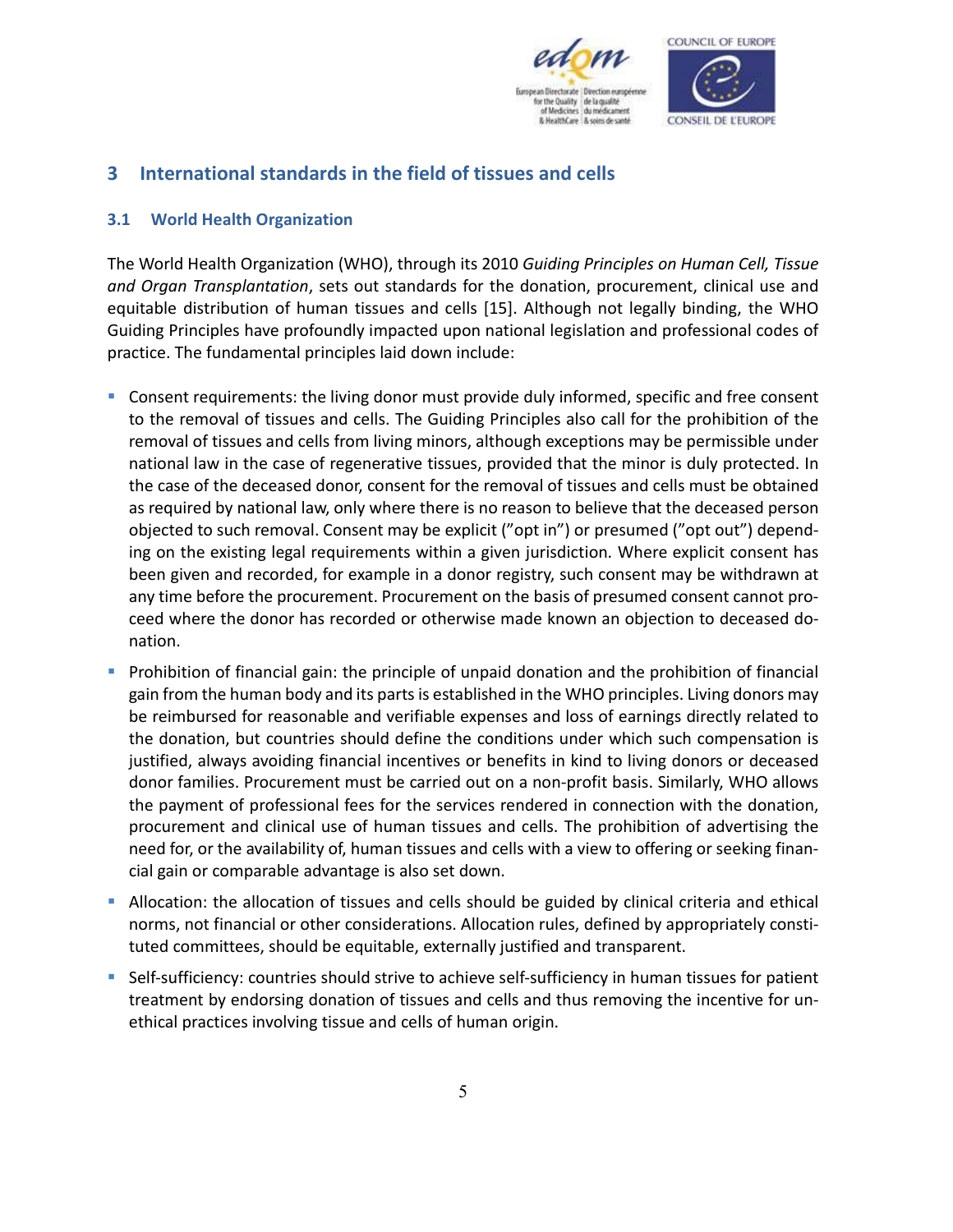

- Altruistic donation: solidarity between donors and recipients should be advocated without financial gain.
- **Equal access to grafts: allocation of human tissues and access to treatment should be based on** clinical need only.
- Efficacy, safety and quality: WHO sets out the need to ensure traceability and vigilance systems and to assess the outcomes of recipients of these substances of human origin and of living donors.

## **3.2 Council of Europe**

The Council of Europe *Convention for the Protection of Human Rights and Dignity of the Human Being with regard to the Application of Biology and Medicine: Convention on Human Rights and Biomedicine* (Oviedo convention) and its *Additional Protocol concerning Transplantation of Organs and Tissues of Human Origin* detail some of the essential principles related to the donation of organs and tissue that have been agreed upon [16, 17]. This Convention has been ratified by 29 Council of Europe MS that are hence bound by this treaty.

The fundamental principles laid down by the Oviedo Convention include:

- **Organ and tissue removal from living donors: removal of organs or tissue from living persons** for clinical use may only by carried out when there is no other therapeutic alternative or organ/tissue available from deceased persons. The necessary consent as provided for under Article 5 must have been given expressly and specifically either in written form or before an official body (Article 19).
- **Protection of persons not able to consent: the Convention prohibits the removal of organs or** tissues from persons not able to provide valid consent (Article 20).
- **Prohibition of financial gain: the human body and its parts shall not, as such, give rise to finan**cial gain (Article 21).
- Disposal of a removed part of the human body: the use of parts of the human body must be restricted to that for which specific information and consent was given (Article 22).

The above principles are complemented by those in *the Additional Protocol concerning Transplantation of Organs and Tissues of Human Origin* as follows [17]: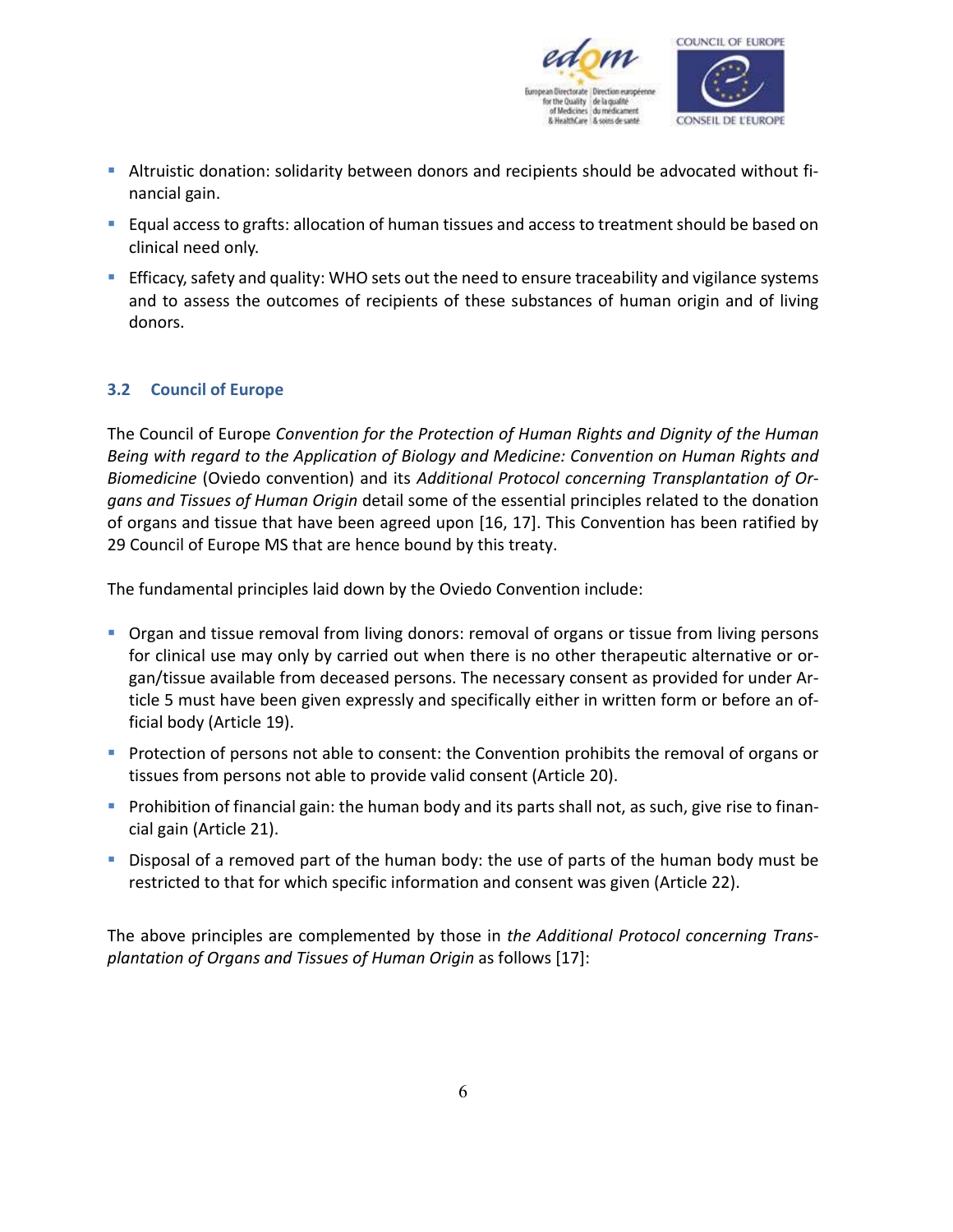

- **Professional standards and safety: the Protocol stresses the need to conform to professional** obligations and standards (Article 4) and further expands on the need to minimise disease transmission or other harm to recipients (Article 6).
- **Consent requirements: an organ or tissue may be removed from a living donor only after the** person concerned has given free, informed and specific consent to it either in written form or before an official body (Article 13). As regards deceased donation, it is stipulated that organs or tissues shall not be removed from the body of a deceased person unless consent or authorisation required by law has been obtained. The removal shall not be carried out if the deceased person had objected to it (Article 17).
- **Prohibition of financial gain: it is stated that** "the human body and its parts shall not, as such, *give rise to financial gain or comparable advantage"*. The text goes on to say that the prohibition of financial gain does not prevent: (i) compensation of living donors for loss of earnings and reimbursement of any other justifiable expenses caused by the removal or by the related medical examinations; (ii) compensation in the case of undue damage resulting from the removal of organs, tissues or cells; (iii) the payment of a justifiable fee for medical or related technical services rendered in connection with the donation (Article 21).
- Organ and tissue trafficking: organ and tissue trafficking are expressly prohibited (Article 22). It must be noted that, while the Council of Europe has developed an international definition of practices that are consistent with trafficking in human organs [13], it has not performed the same exercise in the field of human tissues and cells.

To provide guidance to MS on the implementation of the principle of the prohibition of financial gain as laid down in Article 21 of the Oviedo Convention, a guide was adopted in 2017 – *Guide for the implementation of the principle of prohibition of financial gain with respect to the human body*  and its parts, as such, from living or deceased donors – which provides clarification on key notions relevant to the above-mentioned principles and examples of what are considered as "altruistic focused measures" [18].

## **3.3 European Union**

The *Charter of Fundamental Rights* of the EU should be highlighted, notably the principle set out in Article 3(2)(c), which states that the prohibition on making the human body and its parts as such a source of financial gain must be respected [19]. As mentioned above, this principle is also enshrined in Article 21 of the *Convention on Human Rights and Biomedicine* [16], and in the *WHO Guiding Principles on Human Cell, Tissue and Organ Transplantation* [16].

The European Commission has issued the following EU Cell and Tissue Directives: *2004/23/EC* [20]; *2006/17/EC* [21]; *2006/86/EC* [22] and *2015/565/566/EC* [23]. These directives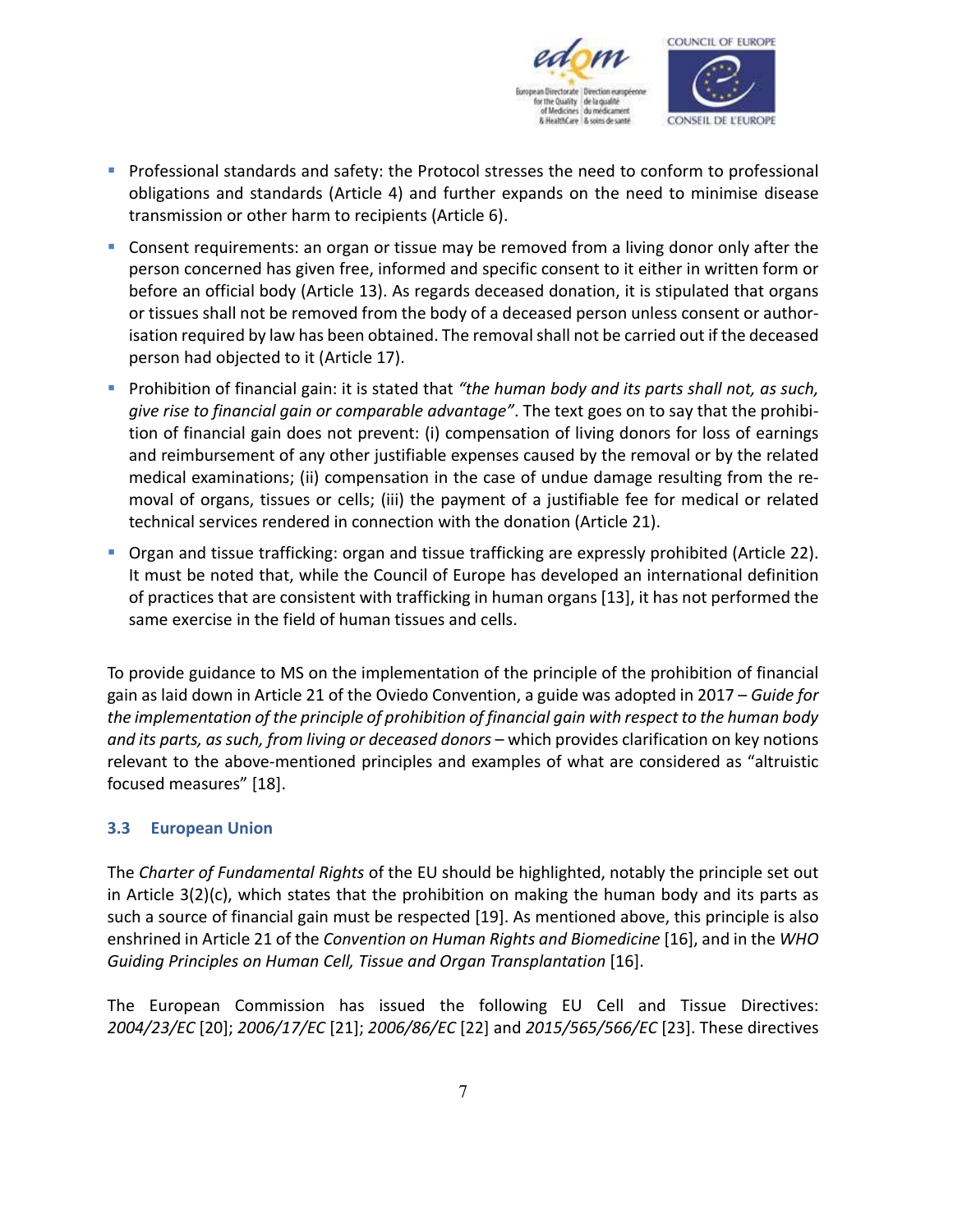

were designed to ensure harmonised and high standards of quality and safety for the donation, procurement, testing, processing, preservation, storage and distribution of human cells and tissues, to facilitate their cross-border movements and to ensure availability in the EU. If MS cannot achieve self-sufficiency, for example because of the scale of the issue or the effects of the potential measures, this can be done at Union level. This means that the Union is allowed to adopt measures in accordance with the principle of subsidiary as set out in Article 5 of the *Lisbon Treaty1* .

These Directives apply to tissues and cells, including hematopoietic peripheral blood, umbilicalcord blood and bone marrow stem cells, reproductive cells (oocytes, sperm), foetal tissues and cells and adult and embryonic stem cells.

Under *Directive 2004/23/EC* [20], MS must establish an accreditation system for tissue establishments and ensure that appropriate control measures are in place for the procurement of human tissues and cells. Furthermore, MS must organise inspections and control measures, which have to be carried out by officials representing the competent authority, to ensure that tissue establishments comply with the provisions under the EU Directives. The officials involved in inspections and control measures must be appropriately qualified and receive adequate training.

The EU Directives do not, however, describe the penalties that can be imposed in cases of infringement of the national provisions adopted under the EU Directives. MS are obliged to lay down national rules on penalties with regard to breaches of compliance with the EU Directives, penalties that must be effective, proportionate and dissuasive. There is no general overview available of the penalties that the different MS have adopted to ensure compliance with the EU Directives, because of the freedom given to the MS in choosing a legal framework. However, it is known that not all MS have implemented criminal legislation for cases of infringement of the relevant legislation on the quality and safety of tissues and the protection of donors' rights.

To support MS implement a legal framework to combat illicit activities involving tissues and cells, an Inspection guide for Competent Authorities was published in 2011– *Guidance on the detection and investigation of suspected illegal and/or fraudulent activity (IFA) related to tissues and cells* [24] to provide guidance to European Union (EU) Competent Authorities for detecting / identifying, investigating, managing and communicating such activities.

 $\overline{a}$ 

 $<sup>1</sup>$  Under the principle of subsidiarity, in areas which do not fall within its exclusive competence, the Union shall act only if and</sup> insofar as the objectives of the proposed action cannot be sufficiently achieved by the Member States, either at central level or at regional and local level, but can rather, by reason of the scale or effects of the proposed action, be better achieved at Union level.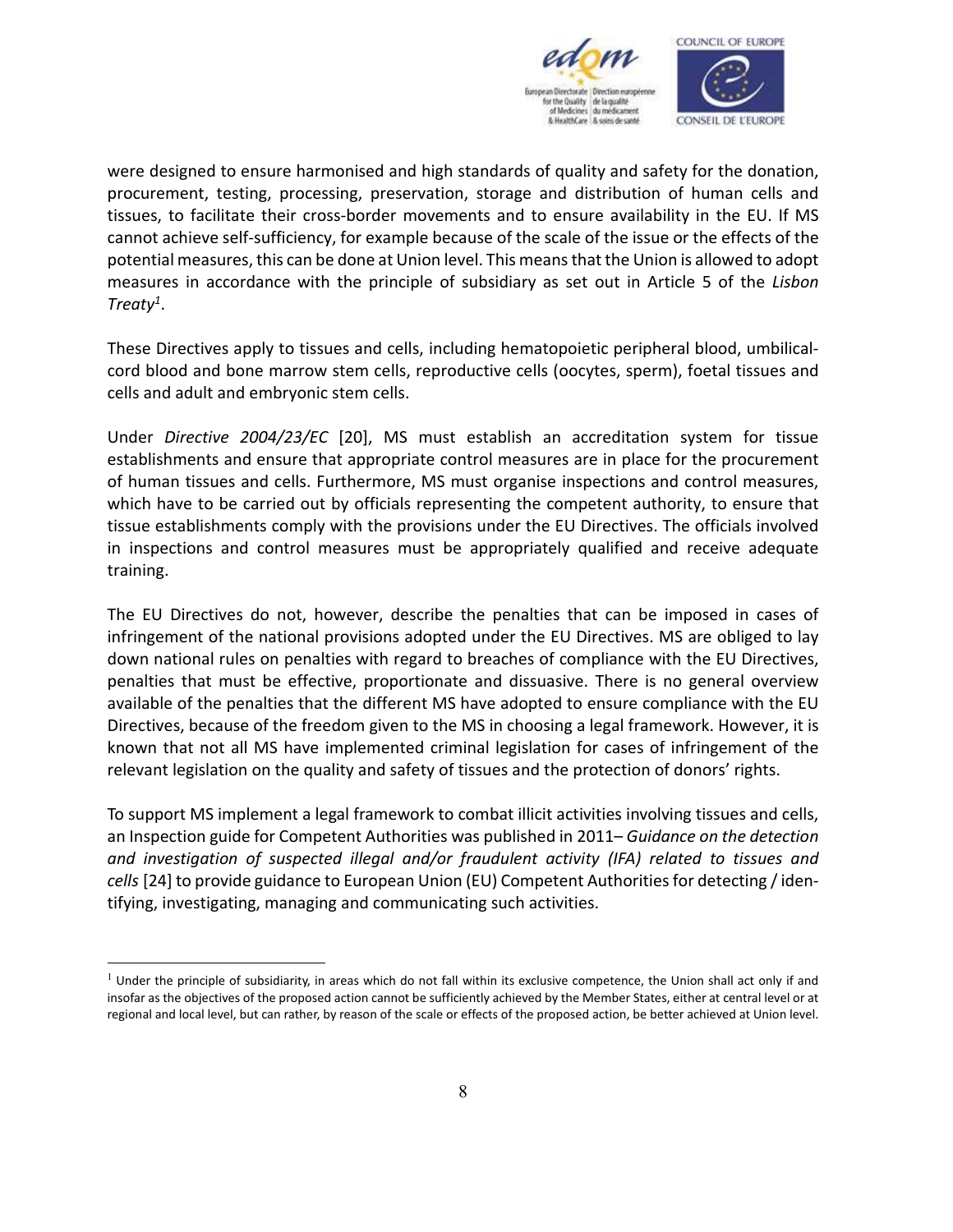

#### **3.4 Professional societies**

The *Declaration of Helsinki: Ethical Principles for Medical Research Involving Human Subjects*, originally adopted in June 1964, is a set of ethical principles regarding human experimentation developed for the medical community by the World Medical Association (WMA). [25] It is widely regarded as the cornerstone document on human research ethics. The Declaration developed the ten principles first stated in the *Nuremberg Code* [26], and tied them to the *Declaration of Geneva* (1948), a statement of physicians' ethical duties [27]. Subsequently, in 2012, the WMA also adopted a *Statement On Organ And Tissue Donation* [28].

The *Barcelona Principles: An Agreement on the use of human donated tissue for ocular transplantation, research, and future technologies* is an international consensus document, developed by the eye bank and ophthalmic communities under the leadership of the Global Alliance of Eye Bank Associations (GAEBA), to inform on the management of altruistic and voluntary ocular tissue donations, their subsequent utility within ophthalmology and research, their retention as a public resource for the shared benefit of all, and their accessibility by waiting recipients [29]. This document is the result of global sector engagement over a 12-month period that aims at providing leadership, guidance and recommendations that inform and support sound policy, sector wide strategic planning and implementation at local, national, regional, and international levels.

# **4 Dimension and characteristics of unethical activities involving human tissues and cells**

Little research has been performed to investigate the extent of illicit and unethical activities with human cells and tissues in Europe and worldwide. Most of the information comes from case reports, investigating authorities such as the police or health departments and from articles published in the press.

When illicit and unethical activities involve donors, they frequently relate to recently deceased persons. Tissues may have been sold for the purpose of research or clinical use without the authorisation required in the corresponding jurisdiction, or with falsified papers. Illicitly obtained tissues from one deceased person can reach up to 90 tissue recipients.

When recipients are victims of such practices, cases involve the use of illicitly and/or unsafely procured grafts, but also unethical medical practices such as unauthorised indications or medical treatments without any evidence of efficacy that may cause harm to patients [30]. The latter, however, are primarily violations of laws on practicing medicine and professional medical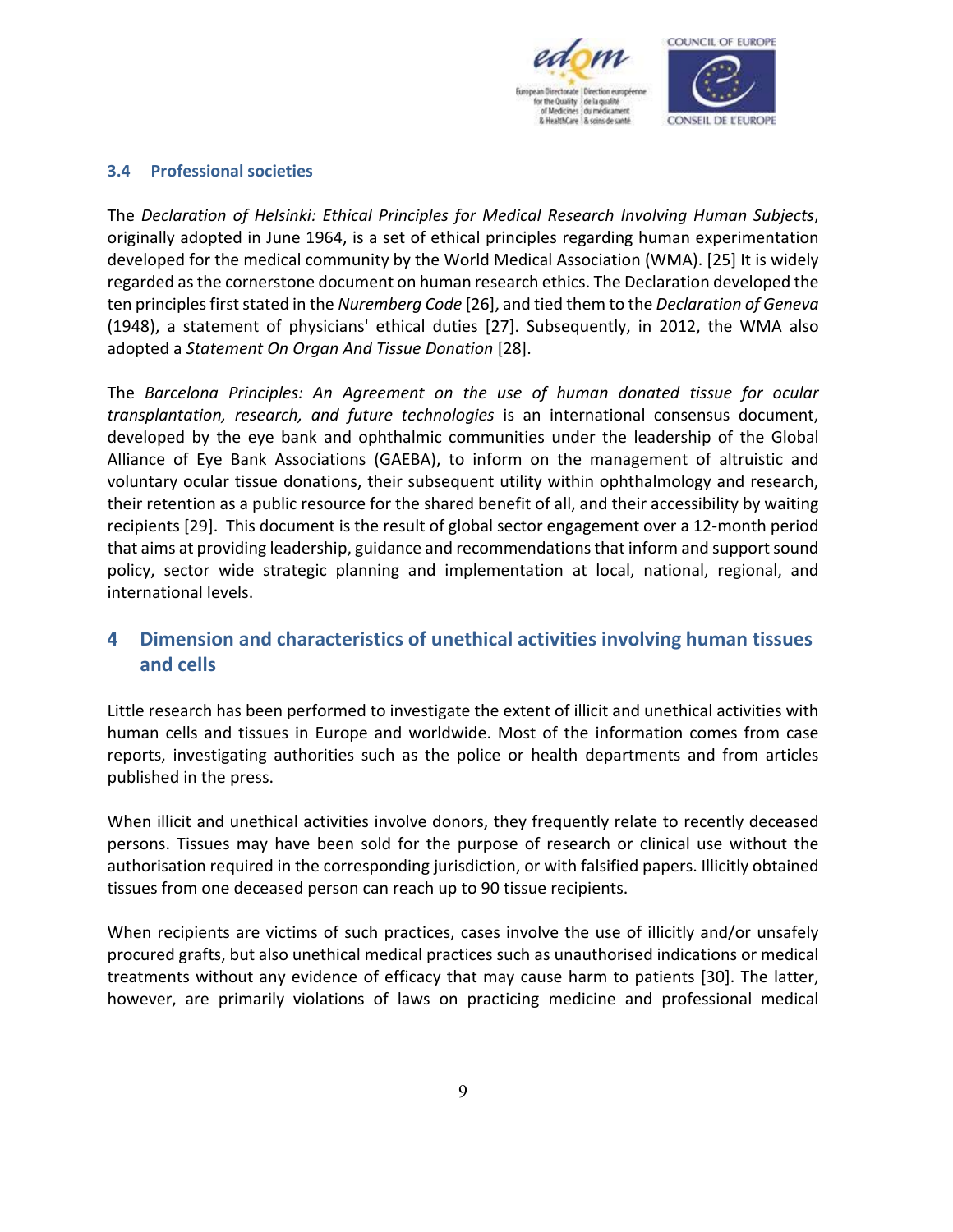

standards and cannot be prevented simply by regulating the quality and safety of tissues and cells for clinical use.

For the purpose of this document, we define illicit practices in the field of human tissue and cells as any practice performed in violation of one or more legal requirements or guiding principles, as set down in international legally binding instruments (see **Section 3**) that are related to the donation and/or human application of tissue and cells of human origin (see **Table 2**).

| Table 2. Areas of potential unethical activities in the field of tissues and cells                                                                                                                                                                                                                                                                                                                                                                                                                                   |                                                                                                                                                                                                                                         |  |  |  |
|----------------------------------------------------------------------------------------------------------------------------------------------------------------------------------------------------------------------------------------------------------------------------------------------------------------------------------------------------------------------------------------------------------------------------------------------------------------------------------------------------------------------|-----------------------------------------------------------------------------------------------------------------------------------------------------------------------------------------------------------------------------------------|--|--|--|
| <b>Violation</b>                                                                                                                                                                                                                                                                                                                                                                                                                                                                                                     | <b>Related legislation/principles</b>                                                                                                                                                                                                   |  |  |  |
| Procurement of tissue/cells without free, specific and<br>informed consent (living donor) or without the<br>authorisation required in a given jurisdiction, for the<br>purpose of:<br><b>Clinical use</b><br>$\bullet$<br>Research<br>$\bullet$<br>Further processing as innovative therapies<br>$\bullet$<br>(e.g. in the EU, following under the regulatory<br>frameworks of medical devices or advanced<br>therapy medicinal products)<br>Use of surgical residues without free, specific and<br>informed consent | Directive 2004/23/EC (Article 13)<br>$\bullet$<br>Council of Europe recommendation<br>$\bullet$<br>(2006)4<br>Convention<br>Human<br>Rights<br>and<br>$\bullet$<br>on<br>Biomedicine and additional protocols<br>(CETS 168,186,195,203) |  |  |  |
| Violation of body integrity beyond the necessity to<br>procure tissue or cells                                                                                                                                                                                                                                                                                                                                                                                                                                       | Council<br>οf<br>$\bullet$<br>Europe<br>recommendation<br>(2016)6<br>Convention<br>Rights<br>Human<br>and<br>on<br>$\bullet$<br>Biomedicine and additional protocols<br>(CETS 168,186,195,203)                                          |  |  |  |
| Unlicensed storage, processing, distribution, testing<br>Breach of legal requirements for traceability, donor<br>evaluation,<br>testing,<br>processing,<br>storage<br>and                                                                                                                                                                                                                                                                                                                                            | Directive 2004/23/EC (Article 6)<br>$\bullet$<br>Directive 2006/86/EC (Articles 3 and 4)<br>$\bullet$<br>Directive 2004/23/EC (Article 8)<br>$\bullet$<br>Directive 2015/565/EC (Article 1, sub<br>$\bullet$                            |  |  |  |
| distribution<br>Excessive reimbursement or compensation of living<br>donors or a third party in return for the donation of                                                                                                                                                                                                                                                                                                                                                                                           | paragraph 2)<br>$\bullet$<br>Directive 2004/23/EC (Article 12)<br>Council of Europe Convention on Human<br>$\bullet$                                                                                                                    |  |  |  |
| human tissues or cells                                                                                                                                                                                                                                                                                                                                                                                                                                                                                               | Rights and Biomedicine (Article 21)<br>Additional Protocol on transplantation of<br>$\bullet$<br>organs and tissues of human origin<br>(Article 21)                                                                                     |  |  |  |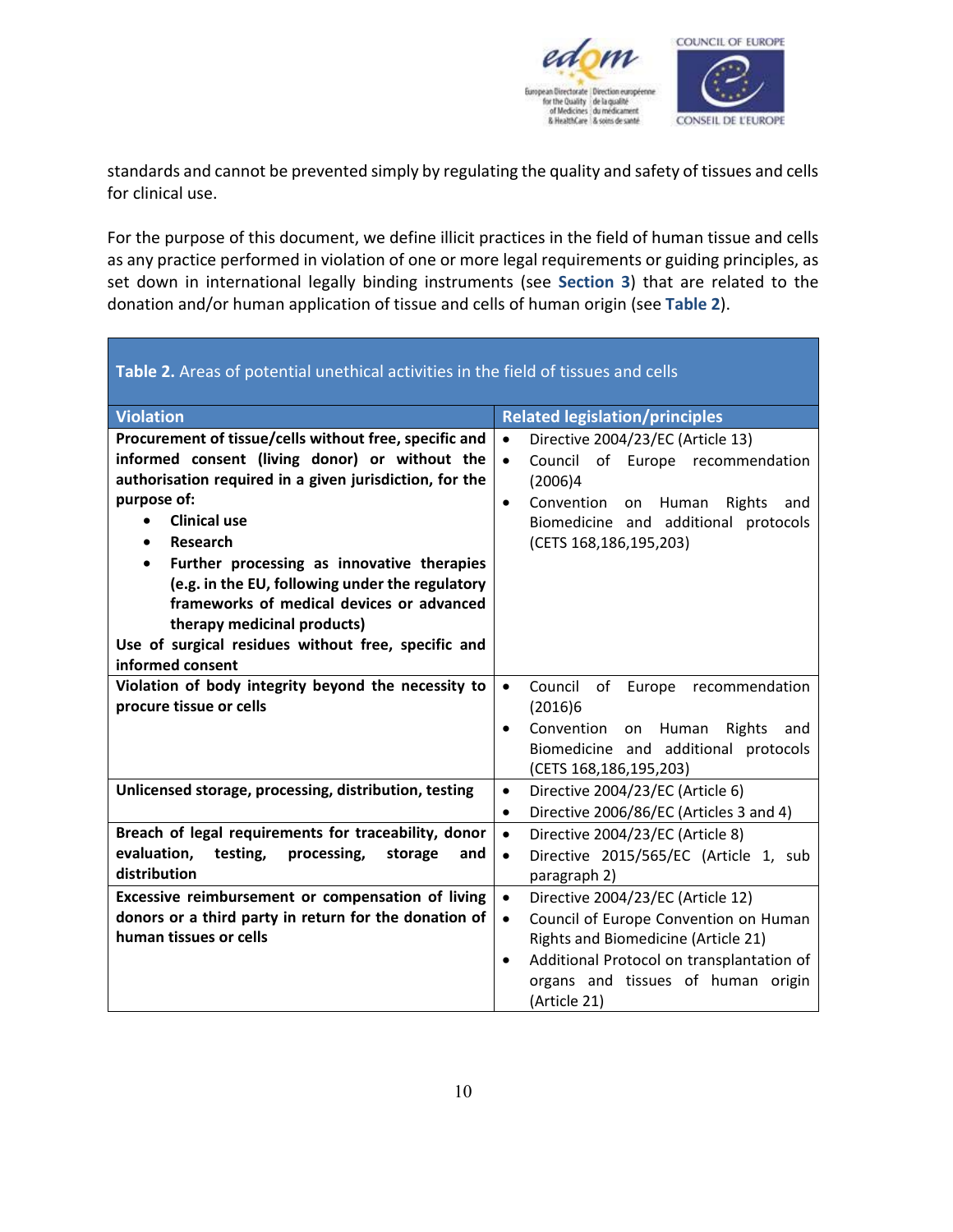

| Distribution of unauthorised tissue and cell products<br>(e.g. from unlicensed tissue establishments, illegal<br>imports, brokers) | $\bullet$<br>$\bullet$ | Directive 2004/23/EC (Articles 6 and 9(3))<br>Directive 2015/566/EC (Article 3)                                                                                                                         |
|------------------------------------------------------------------------------------------------------------------------------------|------------------------|---------------------------------------------------------------------------------------------------------------------------------------------------------------------------------------------------------|
| Promotion of tissue- and cell-based experimental<br>treatments without evidence of safety and/or efficacy                          | $\bullet$<br>$\bullet$ | WHO Guiding Principle 10<br>Additional Protocol to the Convention on<br>Biomedicine<br>Rights<br>Human<br>and<br>concerning Transplantation of Organs and<br>Tissues of Human Origin (Articles 4 and 6) |

## **4.1 Results from the SOHO V&S project**

 $\overline{a}$ 

In 2011, a report on illicit activities involving tissues and cells was prepared as part of an EUfunded project entitled "Vigilance and Surveillance of Substances of Human Origin (SOHO V&S)"<sup>2</sup> [13]. This report aimed at providing EU MS Competent Authorities responsible for tissues and cells with guidance on detecting/identifying, investigating, managing and communicating such activities.

In order to evaluate the experience with illicit activities related to tissues and cells, a questionnaire was developed as part of this project. The questionnaire was submitted to EU Competent Authorities, as well as to several other third countries, during 2010. The scope of the questionnaire was *Directive 2004/23/EC* on tissues and cells used in transplantation and assisted reproduction.

The questionnaire elicited 26 responses from 22 EU MS, 3 European non-EU countries (at the time Croatia had not yet joined the EU) and 1 non-European country<sup>3</sup>. An analysis of all the responses showed that many questionnaires were incomplete due to the fact that MS had limited insight into the matter. Some findings, however, could be highlighted:

- The majority of countries had legislation in place related to illicit activities, which was applicable to human tissue and cells. Those who did not have any legislation in place indicated that they considered it necessary or were working on it.
- Twelve countries indicated having had actual experience with illicit activities over the previous 5 years. In addition, 15 countries had experienced misleading and unsubstantiated claims related to the beneficial effects of cell and tissue transplants.

 $^2$  Grant Agreement Number: 20091110. Funded under the EU Second Programme of Community Action in the Field of Health.

<sup>&</sup>lt;sup>3</sup> Belgium, Croatia, Cyprus, Czech Republic, Denmark, Germany, Estonia, Iceland, Spain, Finland, France, Ireland, Italy, Latvia, Liechtenstein, Lithuania, Luxembourg, Malta, Netherlands, Poland, Portugal, Romania, Slovenia, Sweden, United Kingdom, United States of America.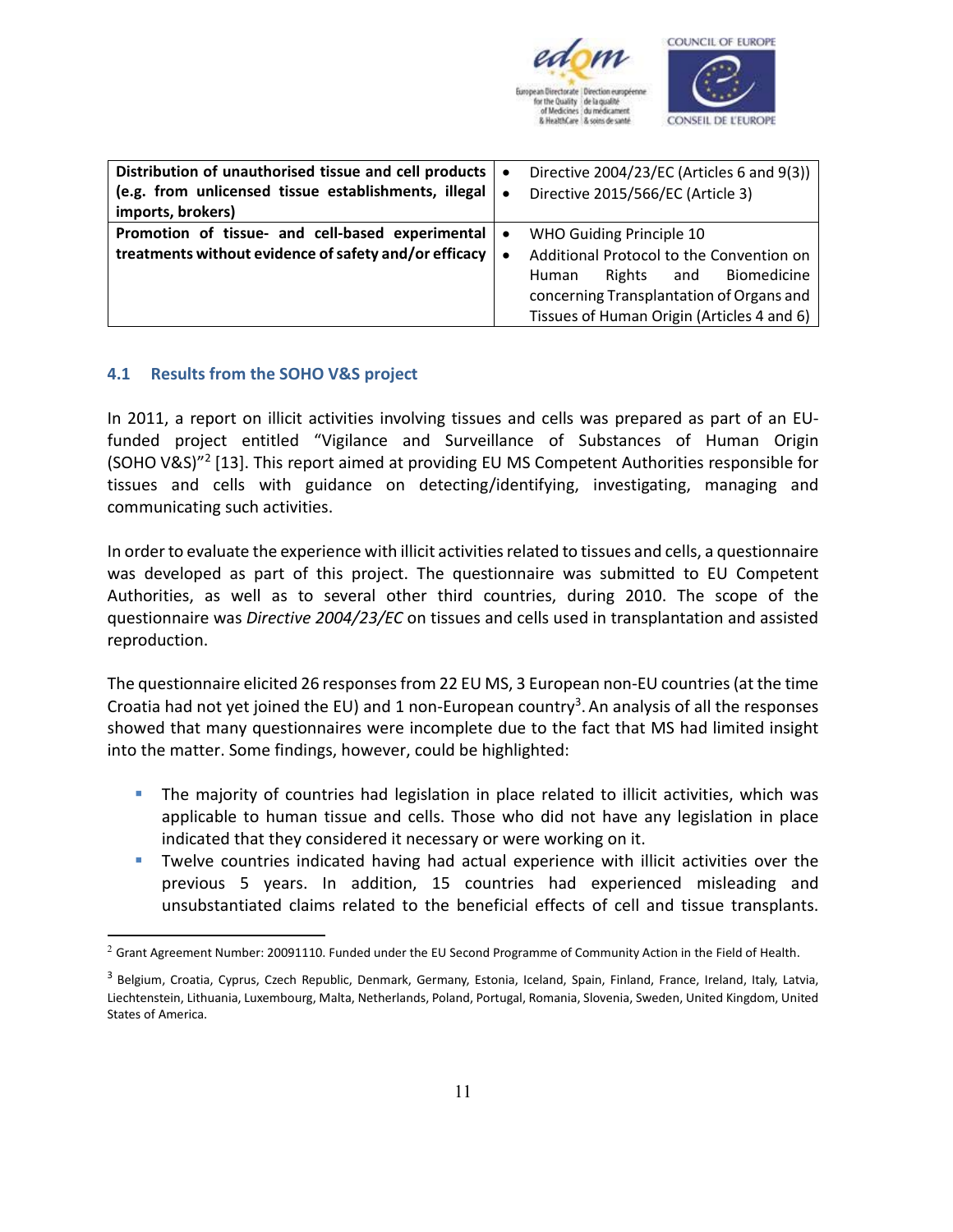

Eighteen countries had reported these incidents to other agencies and/or the general public.

- Seventeen cases of illicit were reported which dealt with gametes (sperm, oocytes, embryos), cord blood/tissue and bones/musculoskeletal tissue. Of these, nine were confirmed as constituting illicit activities and the others were still under investigation at the time the questionnaire was being completed. Most of the illicit activities had occurred during the procurement/donation stage of the process.
- Sanctions were imposed where cases of illicit activities had been identified, but it is notable that criminal and administrative sanctions are under the sovereignty of each MS and not EU institutions. Non-harmonised legislation in this regard means that an activity that is criminalised in one MS might not be so in another jurisdiction.

#### **4.2 Interpol survey**

At the request of the French Health Authority, a similar survey was developed by Interpol for Law Enforcement Agencies in 2012. In total, representatives from 43 countries completed this survey, most of them from policy-making agencies. One third of the respondents (14) reported cases of illicit with tissues and cells. These reports were based not only on questionnaires, but also on the Interpol database, scientific literature and other open sources. Only 50% of the respondents found legislation in their country sufficient in these matters.

The types of tissue and cells subjected to illicit activities in these reports were bone (including demineralised bone), tendons and ligaments, ocular tissues (corneas and sclera), skin, human placenta, cord blood for autologous use and gametes.

#### **4.3 Case reports**

One of the most cautionary examples of a large-scale fraud is the case of Biomedical Tissue Services Ltd (BTS), where intentional misconduct with tissue donors turned out to be highly lucrative and led to a risk of harm to patients. Between 2002 and 2005, BTS distributed tens of thousands of illegally obtained and improperly processed tissues throughout the world. BTS acquired tissues from cooperative funeral homes in the New Jersey area without any authorisation, and produced false death certificates and infectious disease test results. The Food and Drug Administration (FDA) estimated that 13,000 patients had ultimately received tissues processed by BTS. Not all hospitals kept records of which tissues had been implanted and in which patients, so the impact on recipients' health remains largely unknown.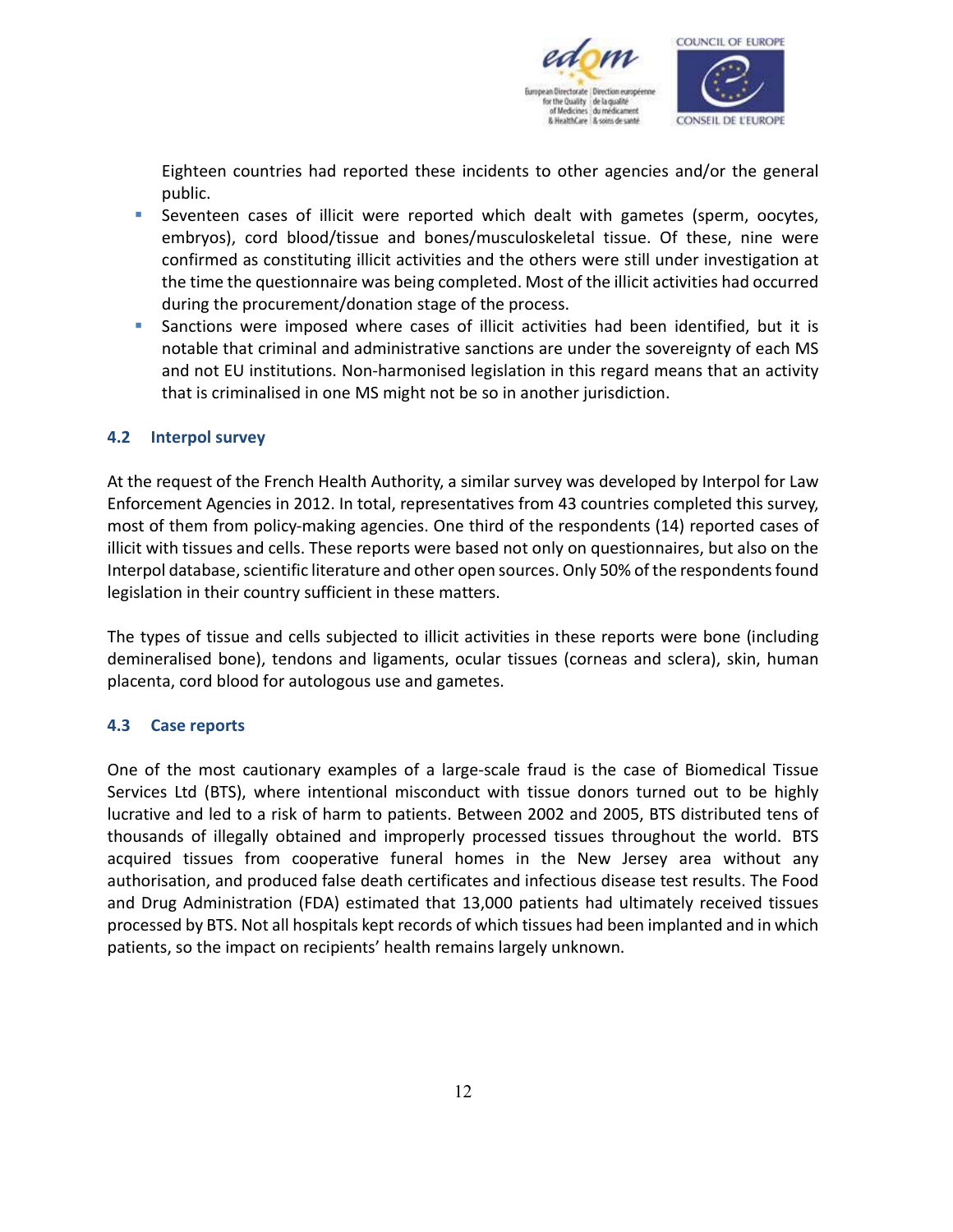

The FDA responded to the BTS scandal by strengthening the regulations governing tissue procurement. However, within a year, another organisation supplying improperly obtained and processed tissues, and using an almost identical *modus operandi*, was discovered to be operating in North Carolina, under the name Donor Referral Services [31].

In Europe, similar practices have been brought to the European Court of Human Rights: the removal of tissue from a deceased man's body without the knowledge or consent of his wife amounted to degrading treatment [32]. The applicant was a Latvian woman whose husband had died in a car accident. After the autopsy had taken place, it emerged that tissue had been removed from the body prior to the funeral without her knowledge or consent. Under a State-approved agreement, the tissue had been sent to a pharmaceutical company in Germany to be modified into bio implants. During the course of the investigation, it was established that in 1999 tissues had been removed from 152 people; in 2000, from 151 people; in 2001, from 127 people; and in 2002, from 65 people. In exchange for the supply of tissue to the company in Germany, the forensic centre involved had organised the purchase of various items of medical equipment, instruments, technology and computers for medical institutions in Latvia.

The Court underlined that, in the special field of organ and tissue transplantation, it had been recognised that the human body had to be treated with respect even after death. Indeed, international treaties, including the *Convention on Human Rights and Biomedicine* and its *Additional Protocol on Transplantation* [16, 17], were drafted to protect the dignity, identity and integrity of "everyone" who had been born, whether at the time living or dead. The Court stressed that respect for human dignity formed part of the very essence of the European Convention.

Between 2009 and 2012, concerns were raised about illegally obtained tissues in forensic institutes in Ukraine; these were intended for the German and US markets and processed by for-profit tissue processors in both countries [33]. Although relatives of the deceased accused the forensic institutes of falsifying consent forms and/or obtaining more tissue than originally agreed upon, the police investigation could not substantiate illegal activities according to Ukrainian law. The processors stopped acquiring human tissue from Ukraine after negative publicity.

Recently, the financial gains made by abortion clinics as a result of selling foetal waste material for research purposes have come under public scrutiny. Although these practices have been going on for decades, ownership of the remains of the foetus and the necessity for consent from the mother has not been regulated in several European countries and therefore these practices continue despite the fact that in other countries they are considered to be a violation of principles and legal requirements.

Practices at some European sperm banks have also come under scrutiny. Among them, the direct sale of sperm samples to women for home insemination. In addition, because several MS prohibit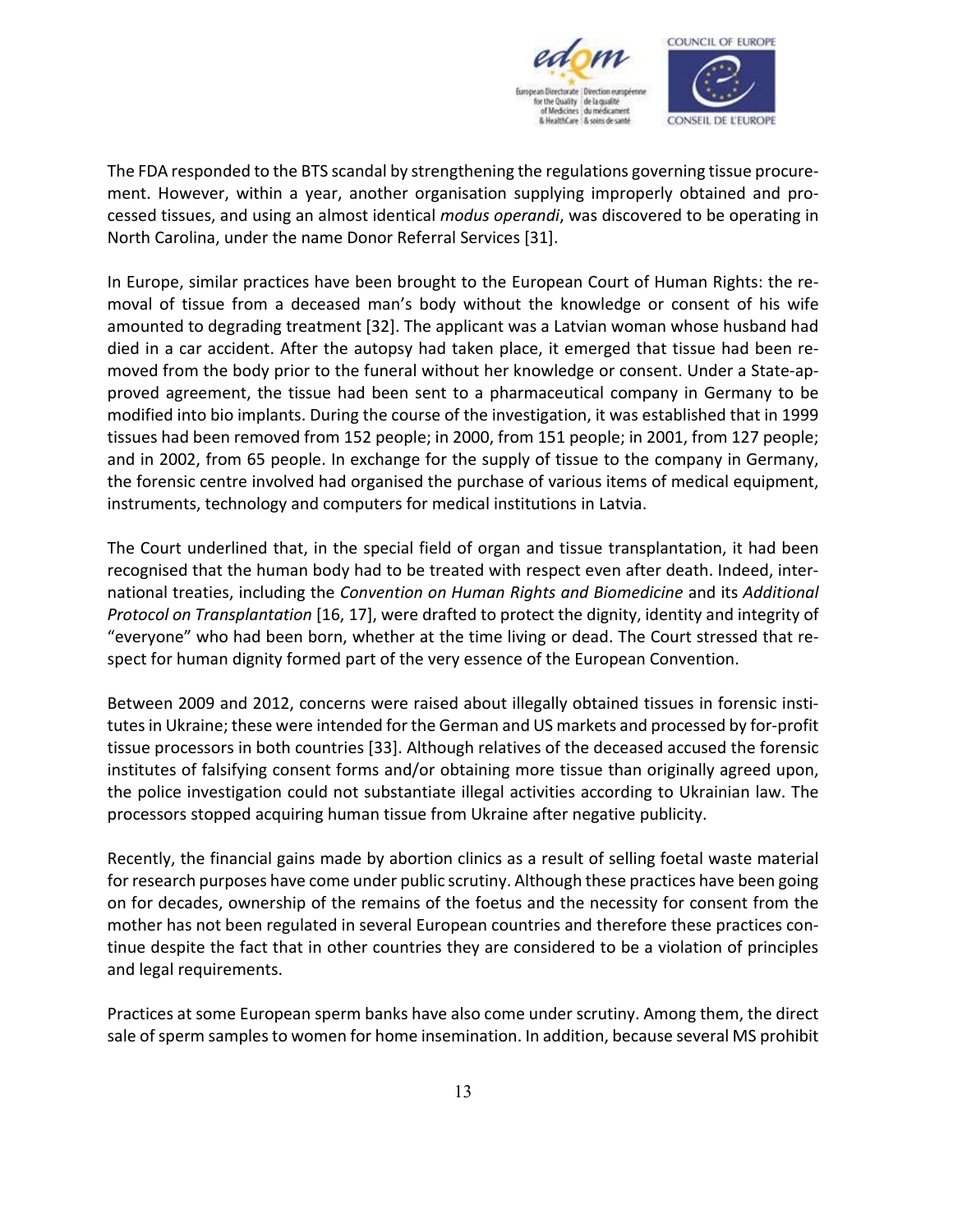

anonymous gamete donation (with the purpose of protecting the right of the child to know its parent), distribution of anonymous sperm to some countries is considered illegal.

Stem cell therapy brings a new challenge to the field because of the fraudulent practice of offering cures for almost every known disease using stem cells from different sources (autologous, embryonic, allogenic), sometimes obtained and implanted without fulfilling any legal or quality requirements, and in all cases without any evidence of efficacy of these treatments [34].

# **5 Potential and actual consequences of unethical activities from the perspectives of society and public health**

## **5.1 Risks for recipients**

The most important risk for recipients of tissues or cells obtained through illicit and unethical activities is the lack of control of the quality and safety of the tissue or cell products. Risk are increased by incorrect donor histories, doubtful procurement circumstances, incomplete documentation and traceability, inadequate processing, storage and labelling and lack of vigilance and recall options. The consequences may be diverse but can potentially seriously jeopardise the clinical outcome of the patient.

As is the case with organ trafficking, and in particular due to less stringent acceptance criteria, there is an enhanced risk of viral, bacterial or fungal infections transmitted via grafts procured in the context of illicit and unethical practices. In the past, several diseases have been transmitted via tissues and human cells: bone allografts have transmitted hepatitis viruses, tuberculosis and human immunodeficiency virus (HIV-1) [35]. Corneas have transmitted rabies, herpes simplex viruses, bacteria and fungi. Heart valves have been implicated in transmitting tuberculosis and hepatitis B. HIV-1 and cytomegalovirus seroconversion have been reported in patients receiving skin from seropositive donors. Creutzfeldt-Jacob disease has been transmitted by dura and pericardium transplants and several bacteria, such as *Treponema*, have been transferred through tissue. There are also potential dangers associated with stem cell therapy, such as malignant transformation of the implanted cells [36].

When illicit and unethical practices occur in the form of financial inducement to donors (or their families), there may be a risk of potential living donors not adequately considering and evaluating the potential risks related to the donation procedure or of donors or their families not disclosing relevant medical or behavioural information that would, under normal circumstances, preclude donation. This can also motivate intermediaries to withhold information for fear of losing fees.

While it cannot be stated that these complications are more frequent or particularly severe in the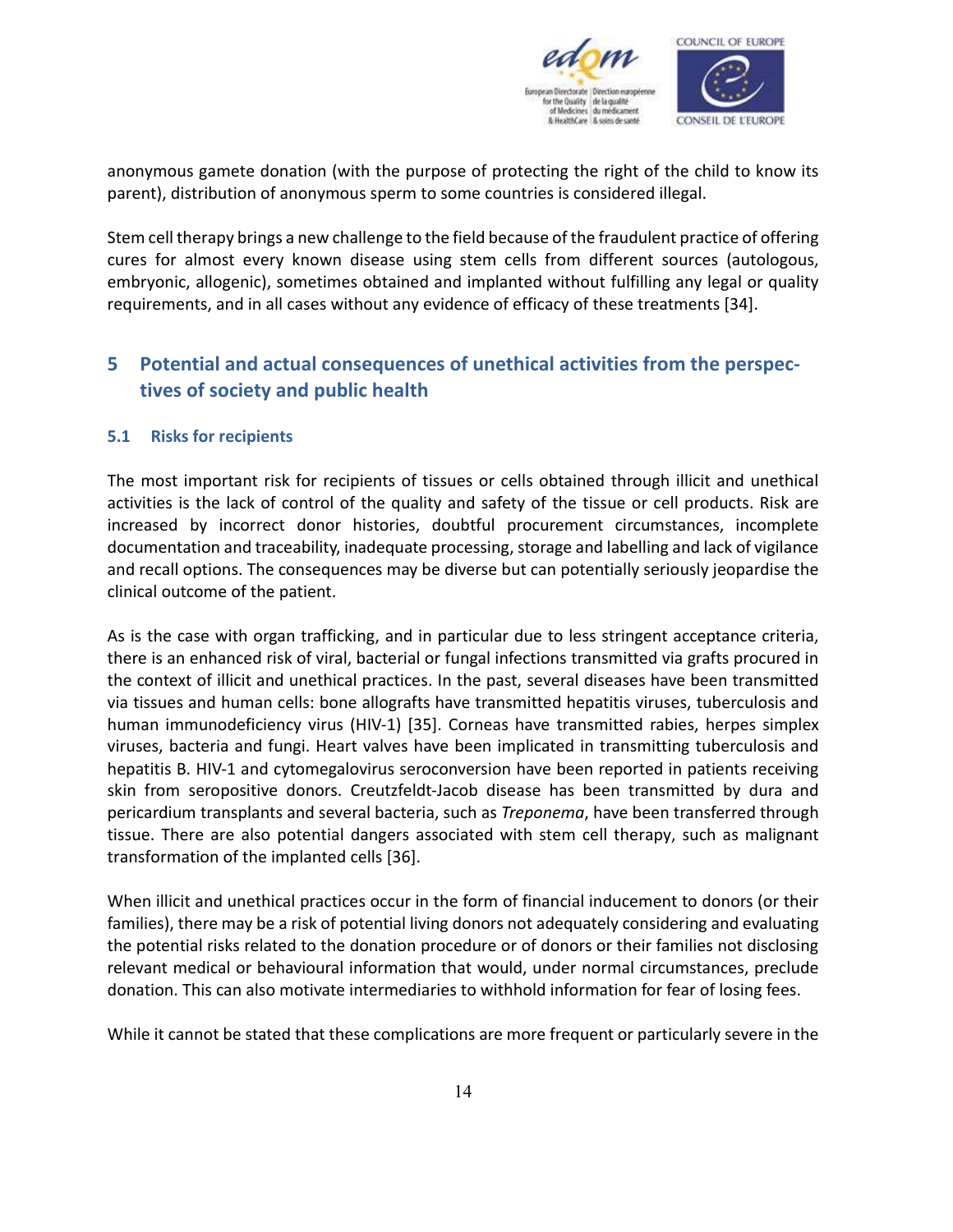

context of illicit and unethical practices with tissues and cells, inappropriate donor (and recipient) selection and substandard practices applied to the procurement, processing and allocation of human tissues and cells are more likely to result in harm to patients.

Desperation may lead patients to search for alternative treatment options for a substantial number of diseases. In this context, advances in the field of stem cell therapies have been accompanied by the promotion of the clinical use of tissues and cells of human origin with no scientific evidence in terms of efficacy and safety. On occasion, patients travel outside of their country of origin in search of these "miraculous" treatments that violate fundamental ethical principles and quality and safety standards (this is the so-called stem cell tourism).

#### **5.2 Consequences for donors or next of kin**

The procurement of tissue and cells without consent, or with consent based on insufficient information, may cause severe psychological stress to the living donor and/or deceased donors' families. In particular, the idea that parts of the body "live on" elsewhere, or that the body of the deceased has been violated, often for financial gain, can cause trauma for donors (e.g. repeated and uncontrolled oocyte donation) and their next of kin.

Excessive damage to the deceased body, in the case of unprofessional procurement of tissue, may cause stress during the funeral and leave a permanent stain on relatives' memories of the donor. Other medical considerations include inadequate care and treatment of living donors after procurement of tissue or cells, including donation-related complications. Linked to the lack of appropriate clinical follow up, there is a possible absence of full traceability from donors to recipients and vice versa, as well as failure to record and report serious adverse events and reactions.

#### **5.3 Consequences for the healthcare system**

Successful tissue and cell donation and transplantation programs depend on public trust and support. The confidence of the general public in the donation system for tissue and cell products, in a context where the principle of voluntary unpaid donation is legally endorsed, is already threatened by the fact that certain human products are distributed via commercially used channels for pharmaceuticals and medical devices. Furthermore, the public has been shocked on several occasions by incidences of illicit medical practices where unfounded cures were promised by applying human materials.

Against this background, illicit and unethical practices pose an even bigger threat to public trust and support. Not only will scandals related to such practices cause a drop in confidence in all types of donor-derived products, but it will also result in a reluctance to donate bodily materials at all.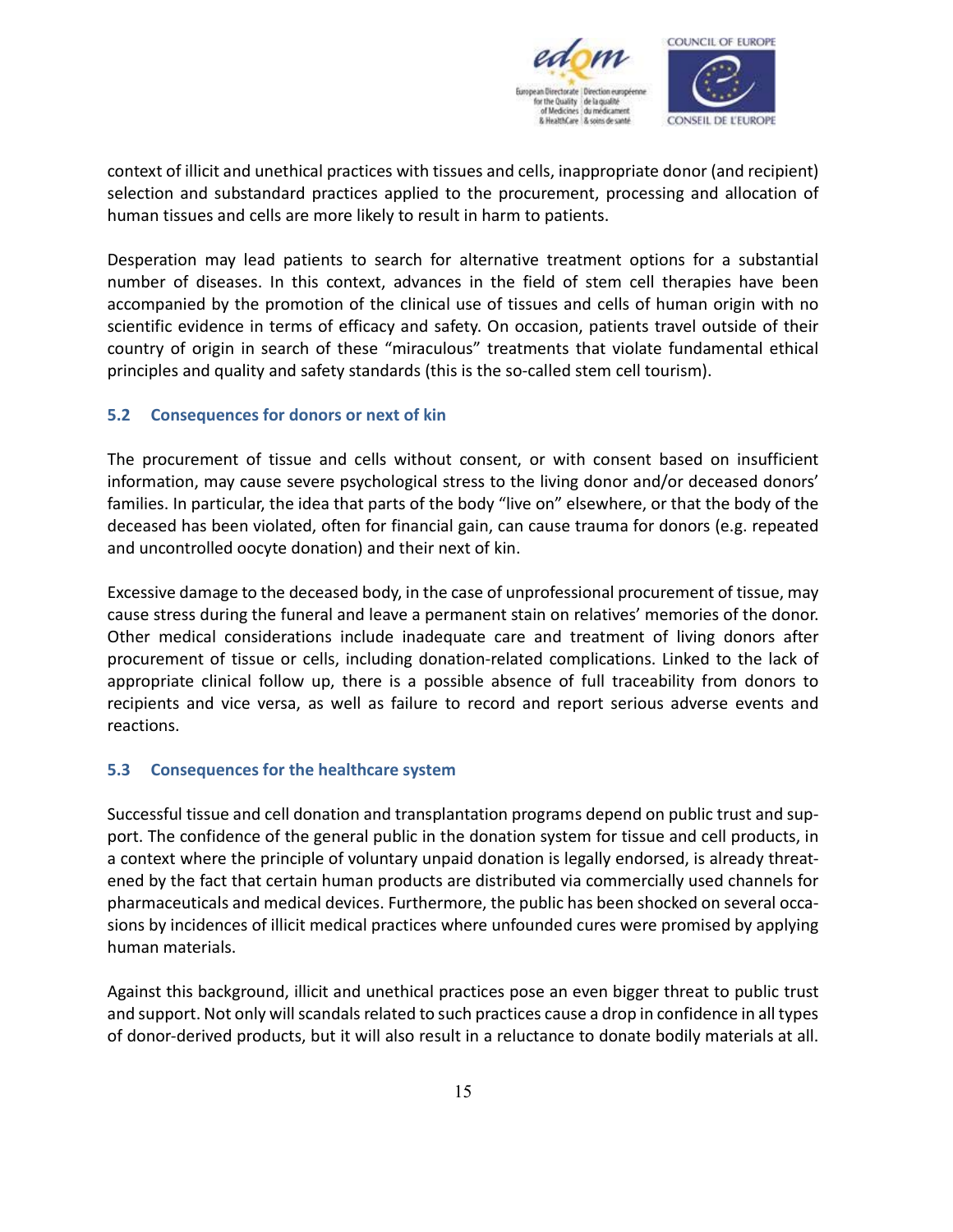

Ultimately this will affect the availability of tissue and cell grafts, and jeopardise the availability of organ and blood donors as well.

It is worth noting that desperate patients (as is the case with organ transplantation) who would like to find a solution for their disease are easy prey for illicit and unethical practices with human tissues and cells.

In the end, when financial gain plays a role, the allocation of human tissues and cells according to clinical needs no longer takes priority and this introduces inequality in access to treatment. Patients who benefit will tend to be those who can afford to pay. In addition to financial incentives to donate, there may be coercion, fraud and abuse of donors, as well as long-term medical, social and financial harm to living donors.

Finally, the risk of transmitting infections or other diseases with tissue or cells obtained through illicit and unethical practices does not only endanger the recipients, but may also affect others that are in contact with the recipients thus constituting a serious public health threat.

## **6 Conclusions**

- **The volume of tissue and cell donation and transplantation activities in Europe is substantial** and the sector is developing fast, being subject to technological innovations and increasing commercial interest.
- **The scarcity of donor material and the potential for financial gain from human tissues and** cells for human application may encourage illicit activities. Although some cases of have come to light, the true dimension of the problem remains unknown in the absence of systematic and coordinated efforts to define and monitor these practices (last inventory in 2015).
- Illicit activities with tissue and cells may pose a risk to the individual health of both the donor and the recipient, by causing harm through unnecessary procurement procedures, facilitating the transmission of diseases (which also poses a risk to public health) or applying therapies that have not been tested in terms of safety and quality for the individual.
- **Illicit activities may jeopardise public trust and willingness to altruistically donate tissue and** cells and therefore limit the availability of these essential healthcare provisions for patients.
- **The confidence of the general public in the donation system may be undermined by unethical** but very lucrative medicinal procedures, in which treatments with tissues and cells offer unproven cures.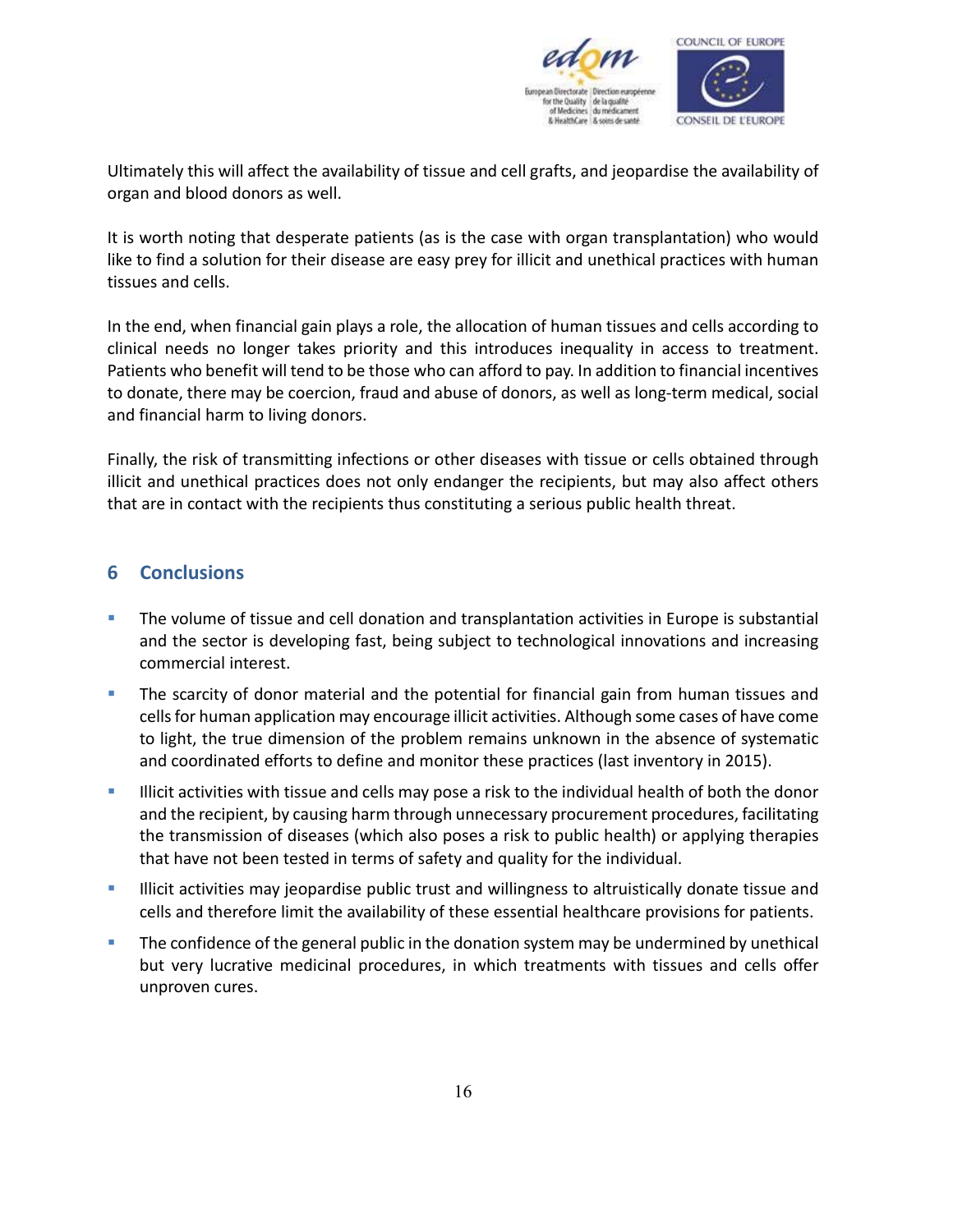

- **The existing international legal framework provides ample provisions to ensure good** practices and the quality and safety of tissues and cells, e.g. by specifying consent and authorisation requirements, prohibiting financial gain and creating the obligation of sanctions/penalties in cases of violation of such provisions. These provisions and sanctions, however, have not yet been implemented in all European countries and most of those found to be violating these requirements have not been subject to sanctions.
- **Despite the existing legal framework, the interpretation of what constitutes illicit practices** differs between countries; this may result in tissue- and cell-related activities being acceptable in one country while illegal in a neighbouring one. Moreover, there is no international agreement on which illicit practices are of such severity – because they violate fundamental human rights and freedoms, such as that of self-determination, dignity and integrity and/or because they pose important threats to public health – that they should be subject to criminalisation and made consistent with trafficking in tissues and cells. International agreement and coordinated efforts against trafficking in human tissues and cells are imperative in this field where transnational activity is frequent.

## **7 Recommendations**

- 1. The principle of the prohibition of making financial gain with the human body or its parts should be the paramount consideration in relation to the donation of tissues and cells of human origin. All national legislations concerning the donation and human application of tissues and cells should conform to this principle.
- 2. The definition and interpretation of what constitute illicit activities, as well as the need for adequate sanctions against these practices, should be agreed at international level. In particular, international agreement should be reached on which illicit activities involving human tissue and cells are of such severity – because they imply the violation of fundamental principles and/or pose important threats to public health – that they should be criminalised.
- 3. Collaboration between international organisations, as well as national and international law enforcement agencies, such as Interpol and Europol, are indispensable where illicit practices are detected or suspected at an international level or where is the potential to have international consequences.
- 4. Cooperation among customs authorities, law enforcement agencies and Health Authorities should be strengthened, particularly during ongoing investigations. To coordinate the identification and management of suspected cases, clearly defined roles, training and education for all involved parties and adequate resources should be set in place.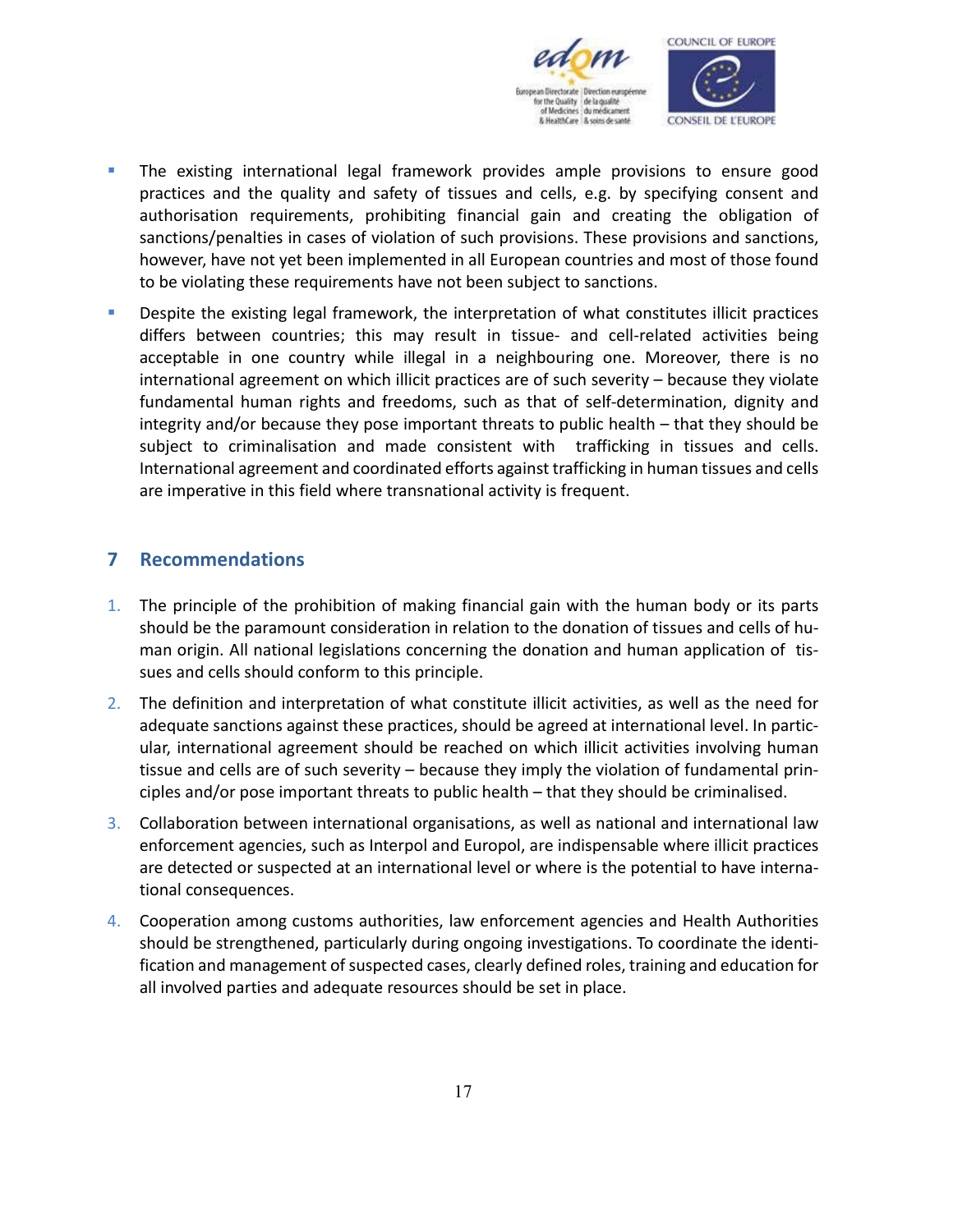

- 5. Donors and recipients of tissues and cells, and the general public, should be informed of donors' rights and the legal context of donating, processing and distributing human materials for medical and research purposes, including (acceptable) commercial involvement.
- 6. Healthcare professionals should continue to promote standards for ethical practices in the field of tissues and cells. Professional societies should have a leading role in the development and dissemination of such professional codes of ethics.
- 7. It is essential to start collecting reliable data on illicit activities involving human tissues and cells. There is limited knowledge of the scale of the problem since little and fragmentary information about the number of trafficked tissues and cells and victims of illicit practices is available from official sources. This hinders both the quantification of illicit practices and also their qualitative description. The data should be disaggregated by sex in order to assess whether and to what extent the processes disproportionately affect women and girls. States should make efforts in terms of data collection in relation to illicit practices and commission an international body to systematically monitor and report international data and exchange good practices for the prevention and prosecution of such activities.

# **8 References**

- 1. Pirnay JP, Vanderkelen A, Ectors N, Delloye C, Dufrane D, Baudoux E, et al. Beware of the commercialization of human cells and tissues: situation in the European Union. Cell Tissue Bank 2012;13(3): 487-498.
- 2. Summary of the 2016 annual reporting of serious adverse reactions and events for tissue and cells. Available at: https://ec.europa.eu/health/sites/health/files/blood\_tissues\_organs/docs/2016\_sare\_tc\_summar y en.pdf, accessed in September 2018.
- 3. Mannis MJ, Sugar J. Is this the future of eye banking? Cornea 2018; 37; 811-812.
- 4. Sperm donation: a lucrative and growing industry. Financial Times. Available at: https://www.ft.com/content/54c1f70e-cd67-11e4-9144-00144feab7de, accessed in September 2018.
- 5. Danovitch GM, Chapman J, Capron AM, Levin A, Abbud-Filho M, Al Mousawi M, et al. Organ trafficking and transplant tourism: the role of global professional ethical standards-the 2008 Declaration of Istanbul. Transplantation 2013; 95: 1306-1312.
- 6. López-Fraga M, Domínguez-Gil B, Capron AM, Van Assche K, Martin D, Cozzi E, Delmonico FL. A needed Convention against trafficking in human organs. Lancet 2014; 383(9936): 2187-2189.
- 7. Spurgeon B. French doctors are tried for treating children with infected growth hormone. BMJ 2008; 336: 348-349.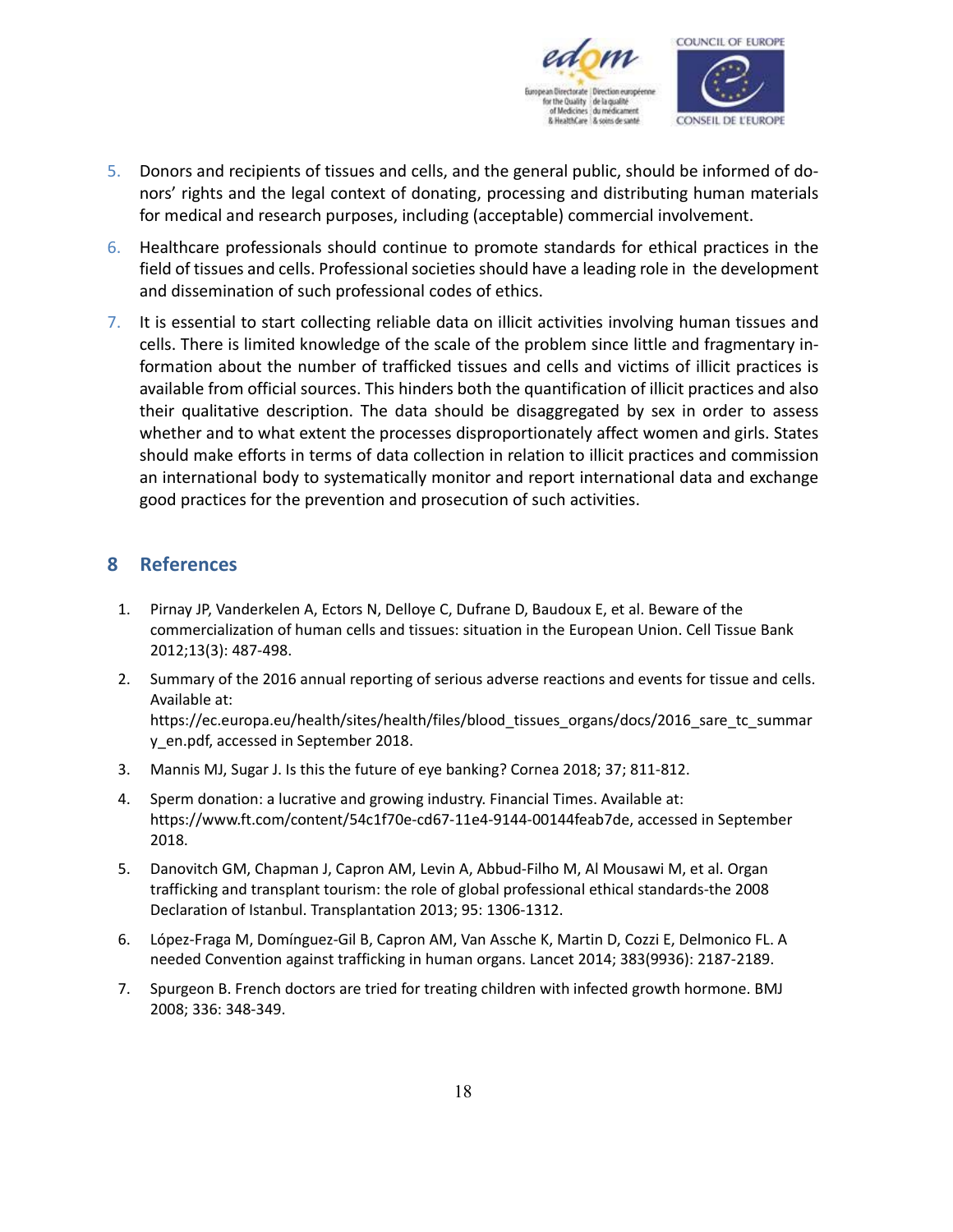

- 8. Waltz E. The body snatchers. Nat Med 2006;12:487-488.
- 9. Redfern M, Keeling JW, Powell E. The Royal Liverpool children's inquiry report. London: HMSO; 2001.
- 10. Collins S. Tissue Banks: Is the Federal Government's Oversight Adequate? Hearing before the Committee on Governmental Affairs. Washington: US Senate Diane Pub Co; 2001.
- 11. Explanatory Report to the Council of Europe Convention against Trafficking in Human Organs. Available at: https://wcd.coe.int/ViewDoc.jsp?Ref=CM%282013%2979&Language=lanEnglish&Ver=addfinal&Sit e=COE&BackColorInternet=DBDCF2&BackColorIntranet=FDC864&BackColorLogged=FDC864, accessed in September 2018.
- 12. The detection and investigation of suspected illegal and/or fraudulent activity (IFA) related to tissues and cells – Survey Report. SOHO V&S Project, Deliverable 7 (2011). Available at: https://webgate.ec.europa.eu/chafea\_pdb/assets/files/pdb/20091110/20091110\_d07\_oth\_en\_ps. pdf, accessed in September 2018.
- 13. Council of Europe Convention against Trafficking in Human Organs. Available at: https://wcd.coe.int/ViewDoc.jsp?Ref=CM/Del/Dec%282014%291205/10.3&Language=lanEnglish& Ver=app10&Site=COE&BackColorInternet=DBDCF2&BackColorIntranet=FDC864&BackColorLogged =FDC864, accessed in September 2018.
- 14. Combatting trafficking in human tissues and cells. Motion for a recommendation tabled by the Committee on Social Affairs, Health and Sustainable Development. Available at: http://semanticpace.net/tools/pdf.aspx?doc=aHR0cDovL2Fzc2VtYmx5LmNvZS5pbnQvbncveG1sL1hSZWYvWDJILURXLWV4dHIuYXNwP2ZpbGVpZD0yMzkyOSZsYW5nPUVO&xsl=aHR0cDovL3NlbW-FudGljcGFjZS5uZXQvWHNsdC9QZGYvWFJlZi1XRC1BVC1YTUwyUERGLnhzbA==&xsltparams=ZmlsZWlkPTIzOTI5, accessed in September 2018.
- 15. WHO Guiding Principles On Human Cell, Tissue and Organ Transplantation. Available at: http://www.who.int/transplantation/Guiding\_PrinciplesTransplantation\_WHA63.22en.pdf, accessed in September 2018.
- 16. Convention for the protection of Human Rights and Dignity of the Human Being with regard to the Application of Biology and Medicine: Convention on Human Rights and Biomedicine (ETS No. 164). Available at: https://www.coe.int/en/web/conventions/full-list/-/conventions/treaty/164, accessed in September 2018.
- 17. Additional Protocol to the Convention on Human Rights and Biomedicine concerning Transplantation of Organs and Tissues of Human Origin (ETS No. 186). Available at: https://www.coe.int/en/web/conventions/full-list/-/conventions/treaty/186, accessed in September2018.
- 18. Guide for the implementation of the principle of prohibition of financial gain with respect to the human body and its parts from living or deceased donors. Available at: https://rm.coe.int/guidefinancial-gain/16807bfc9a, accessed in September 2018.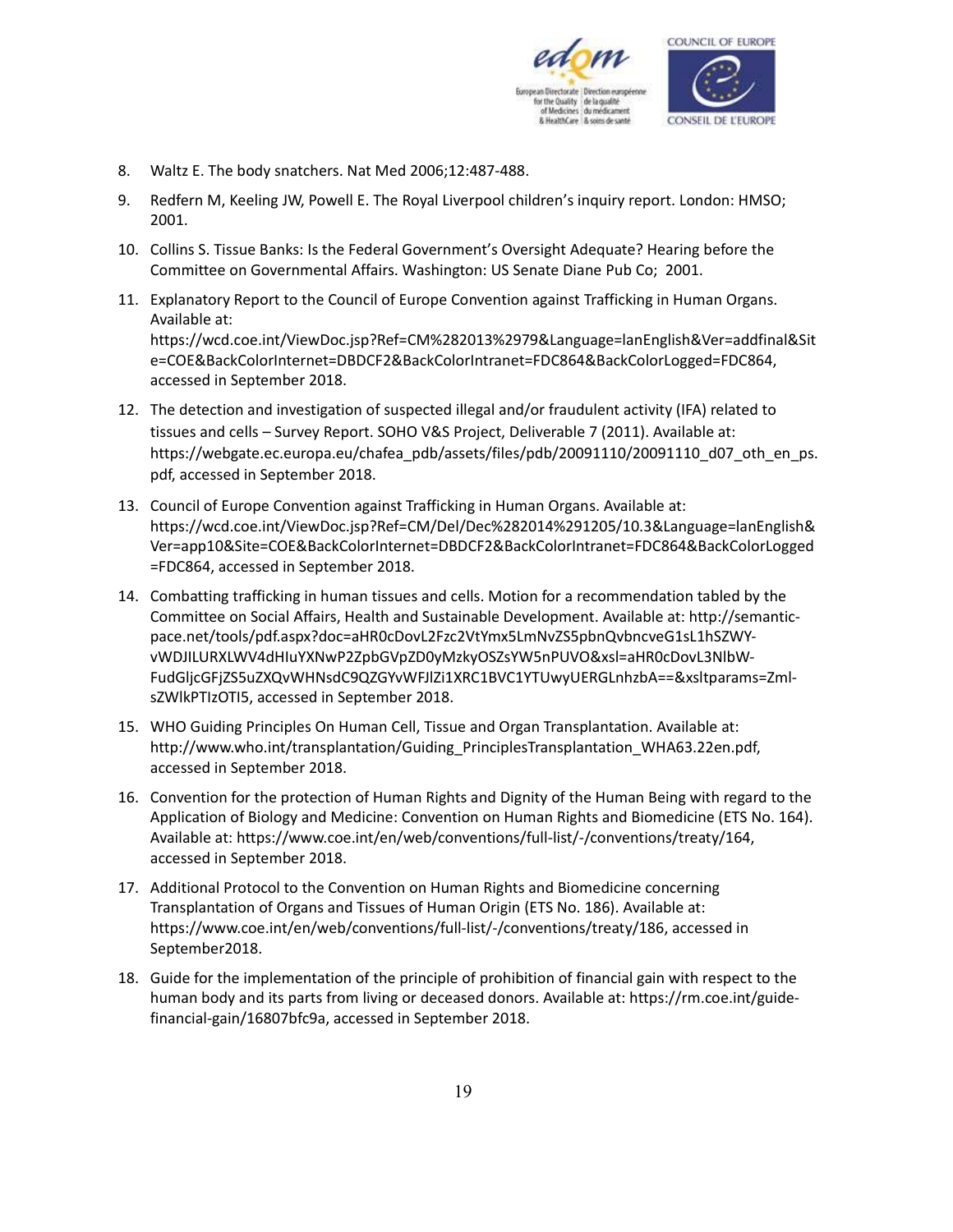

- 19. Charter of Fundamental Rights of the European Union. Available at: http://www.europarl.europa.eu/charter/pdf/text\_en.pdf, accessed in September 2018.
- 20. Directive 2004/23/EC of the European Parliament and of the Council of 31 March 2004 on setting standards of quality and safety for the donation, procurement, testing, processing, preservation, storage and distribution of human tissues and cells. Available at: https://eur-lex.europa.eu/legalcontent/EN/TXT/?uri=CELEX%3A32004L0023, accessed in September 2018.
- 21. Commission Directive 2006/17/EC of 8 February 2006 implementing Directive 2004/23/EC of the European Parliament and of the Council as regards certain technical requirements for the donation, procurement and testing of human tissues and cells (Text with EEA relevance). Available at: https://eur-lex.europa.eu/legal-content/EN/TXT/?uri=CELEX:32006L0017, accessed in September 2018.
- 22. Commission Directive 2006/86/EC of 24 October 2006 implementing Directive 2004/23/EC of the European Parliament and of the Council as regards traceability requirements, notification of serious adverse reactions and events and certain technical requirements for the coding, processing, preservation, storage and distribution of human tissues and cells (Text with EEA relevance). Available at: https://eur-lex.europa.eu/legal-content/EN/TXT/?uri=CELEX:32006L0086, accessed in September 2018.
- 23. Commission Directive (EU) 2015/565 of 8 April 2015 amending Directive 2006/86/EC as regards certain technical requirements for the coding of human tissues and cells Text with EEA relevance. Available at: https://eur-lex.europa.eu/legalcontent/EN/TXT/?uri=uriserv:OJ.L\_.2015.093.01.0043.01.ENG, accessed in September 2018.
- 24. Guidance on the detection and investigation of suspected illegal and/or fraudulent activity (IFA) related to tissues and cells. SOHO V&S Project (2011). Access restricted to National Competent Authorities for Tissues and Cells, but a summary of the recommendations may be found in Chapter 9 of the following document:

http://www.ont.es/internacional/Documents/Deliverable%208%20Final%20for%20printing.pdf, accessed in September 2018.

- 25. Declaration of Helsinki: Ethical Principles for Medical Research Involving Human Subjects. Available at: https://www.wma.net/policies-post/wma-declaration-of-helsinki-ethical-principles-for-medicalresearch-involving-human-subjects/, accessed in September 2018.
- 26. The Nuremberg Code. Available at: https://history.nih.gov/research/downloads/nuremberg.pdf, accessed in September 2018.
- 27. Declaration of Geneva. Available at: https://www.wma.net/what-we-do/medicalethics/declaration-of-geneva/, accessed in September 2018.
- 28. WMA Statement on Organ and Tissue Donation. Available at: https://www.wma.net/policiespost/wma-statement-on-organ-and-tissue-donation/, accessed in September 2018.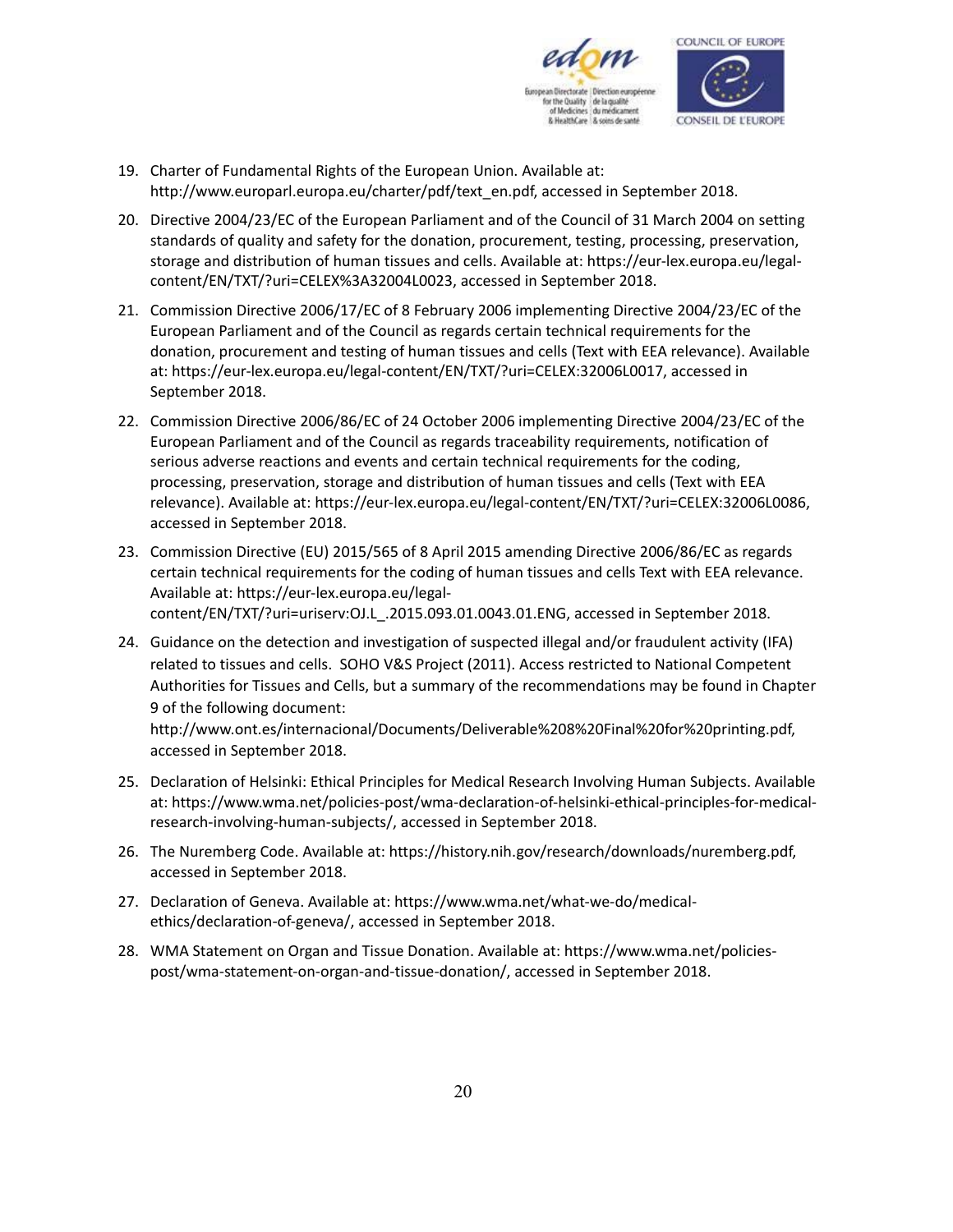

- 29. The Barcelona Principles. Available at: http://www.gaeba.org/wpcontent/uploads/2018/05/GAEBA-2018-The-Barcelona-Principles-FINAL.pdf, accessed in September 2018.
- 30. Barclay, E. Stem-cell experts raise concerns about medical tourism. Lancet 2009; 379: 883-884.
- 31. Centers for Disease Control and Prevention (CDC). Brief report: investigation into recalled human tissue for transplantation—United States, 2005-2006. MMWR Morb Mortal Wkly Rep 2006; 55(20): 564-566.
- 32. Court ECHR 005 (2015)/13.01.2015.
- 33. International Consortium of Investigative Journalists "Skin and Bone". Available at: https://www.icij.org/investigations/tissue, accessed in September 2018.
- 34. Kiatpongsan S, Sipp D. Monitoring and regulating offshore stem cell clinics. Science 2009; 323(5921): 1564-1565.
- 35. Notify Library. Available at: www.notifylibrary.org, accessed in September 2018.
- 36. Amariglio N, Hirshberg A, Scheithauer BW, Cohen Y, Loewenthal R , Trakhtenbrot L, et al. Donorderived brain tumor following neural stem cell transplantation in an ataxia telangiectasia patient. PLoS Med 2009 Feb 17;6(2):e1000029.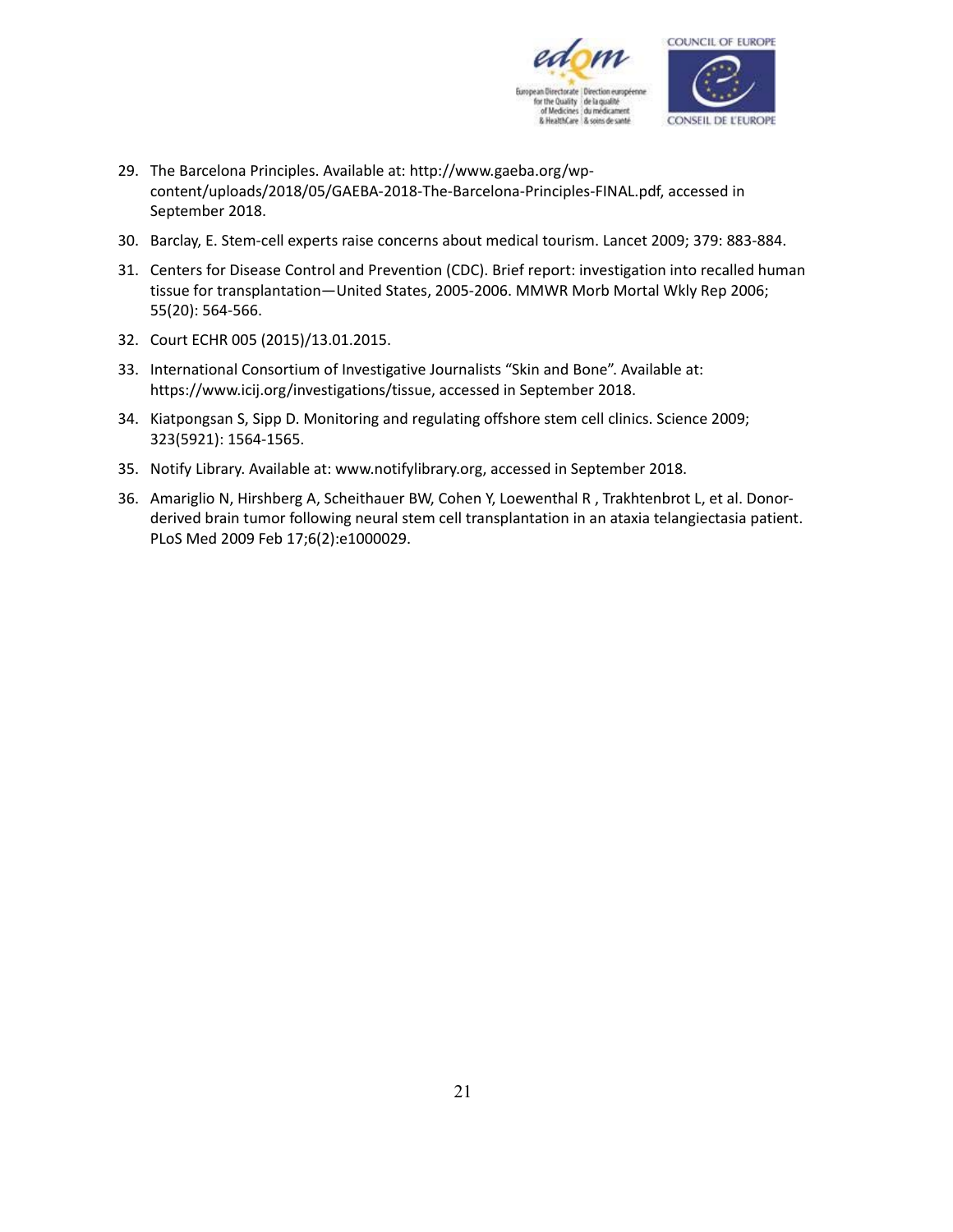

# **Annex 1. Questionnaire to compile information on experience of illegal and fraudulent activities with tissues and cells.**

| 1. | Please provide the number of suspected IFA cases related to tissues<br>and cells your CA/MS has been involved in the last 5 years   |                         |
|----|-------------------------------------------------------------------------------------------------------------------------------------|-------------------------|
| 2. | What, in your opinion, are the strengths and weaknesses of the IFA<br>management system in your MS? Please summarise.               |                         |
|    | strengths:                                                                                                                          |                         |
|    | weaknesses:                                                                                                                         |                         |
| 3. | Do you have any experience in dealing with misleading advertising<br>in the use of tissues and cells (i.e. unsubstantiated claims)? | <b>Yes</b><br><b>No</b> |
|    |                                                                                                                                     |                         |
|    | If Yes, please summarise                                                                                                            |                         |
| 4. | Do you have procedures to communicate suspected IFA cases to<br>other agencies/the public?                                          | <b>Yes</b><br>lNo       |
|    |                                                                                                                                     |                         |
|    | If Yes, please summarise                                                                                                            |                         |
| 5. | Have you had any experience with a "virtual" tissue establishment<br>that is involved in import/export?                             | Yes<br><b>No</b>        |
|    |                                                                                                                                     |                         |
|    | If Yes, please summarise                                                                                                            |                         |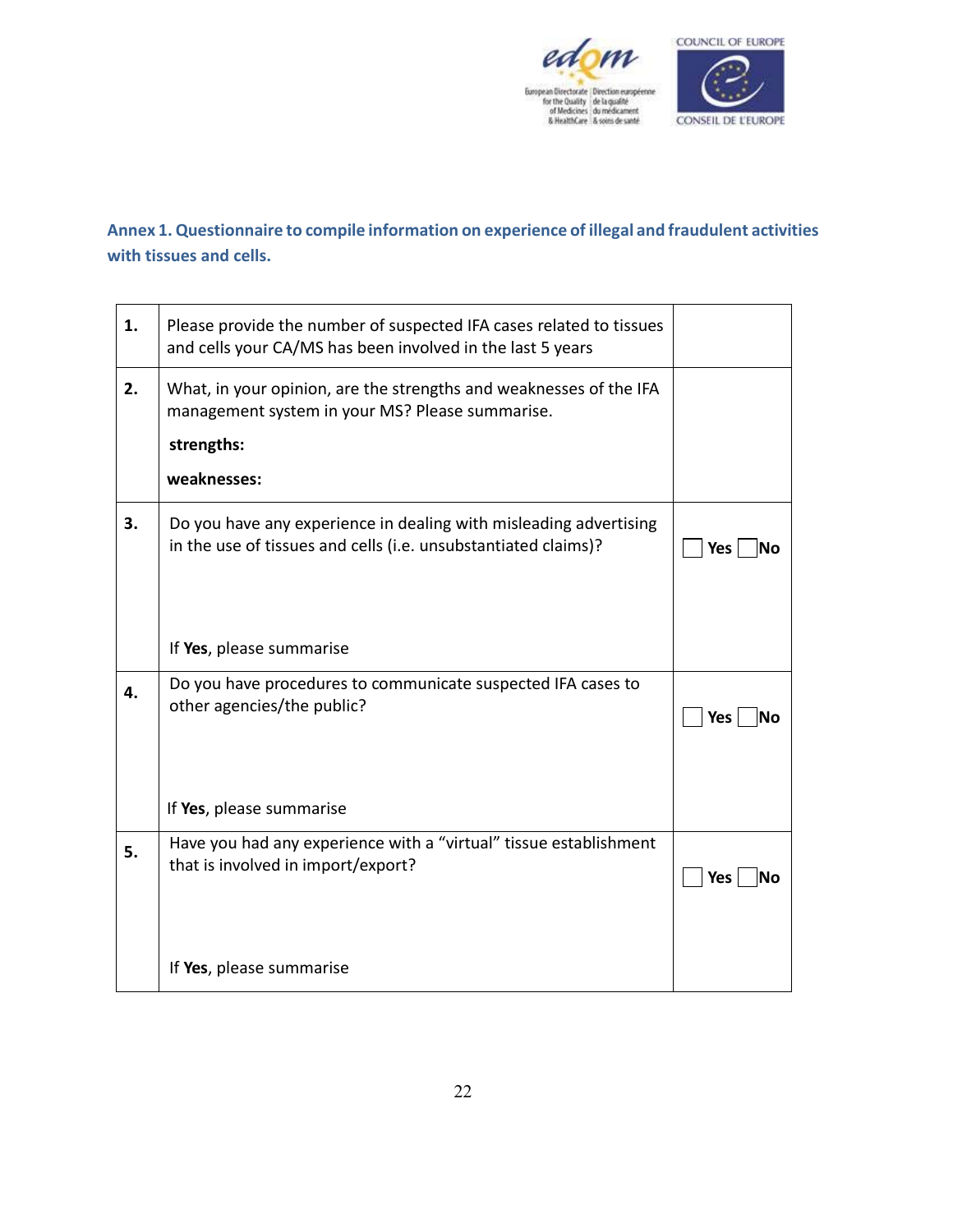

COUNCIL OF EUROPE

 $\begin{array}{ll} \textbf{European Birectorate} & \textbf{Direction experience} \\ \textbf{for the Quaity} & \textbf{de la quality} \\ \textbf{of Mechanics} & \textbf{du} \textbf{ mediante} \\ \textbf{8} & \textbf{HeatthCare} & \textbf{8} \textbf{ soins de samté} \end{array}$ 



## **Annex 2. Examples of cases related to consent matters**

| Case                                                                                                                                        | Year | <b>Reason for case</b>                                                                                                                                                                                                               | <b>Decision/settlement</b>                                                                                                                                                                                                                               |
|---------------------------------------------------------------------------------------------------------------------------------------------|------|--------------------------------------------------------------------------------------------------------------------------------------------------------------------------------------------------------------------------------------|----------------------------------------------------------------------------------------------------------------------------------------------------------------------------------------------------------------------------------------------------------|
| Beleno v. Tex. Dept. of State Health<br>Servs., No. SA-09-CA-188-FB, United<br>States District Court for the West-<br>ern District of Texas | 2009 | Parents sued state for use of leftover blood samples that<br>were collected for new-born blood screening and were<br>used in research for which parents had not given consent.                                                       | Case settled out of court. State destroyed all<br>existing leftover specimens.                                                                                                                                                                           |
| Adams v. King County, 192 P. 3d<br>891 (Wa. 2008)                                                                                           | 2008 | Organ donor's organs were sent to medical research insti-<br>tute for research. Family sued, contending that donor's<br>consent was limited to transplantation.                                                                      | Court held that family had a claim based on<br>their interest in proper treatment of body;<br>not a property interest.                                                                                                                                   |
| Washington University v. Catalona,<br>490 F 3d 667 (8th Cir. 2007)                                                                          | 2007 | Washington University refused to relinquish custody of tis-<br>sue obtained for research purposes when one of the inves-<br>tigators (and some of the donors) requested that the sam-<br>ples be transferred to another institution. | Court held that donors made a gift of their<br>samples and did not retain a right to direct<br>that they be transferred elsewhere.                                                                                                                       |
| Havasupai Tribe v. Arizona State<br>University, Case No. CV2005-<br>013190, Superior Court of Arizona,<br>Maricopa County                   | 2004 | Native American tribe filed lawsuit claiming samples given<br>to local universities for diabetes research were used for<br>studies on inbreeding, schizophrenia, metabolic diseases,<br>alcoholism and population migration.         | Case settled out of court. The University of<br>Arizona's Board of Regents to pay \$700,000<br>to the tribe members, provide other forms of<br>assistance to the impoverished Havasupai<br>and return the blood samples.                                 |
| Greenberg v. Miami Children's Hos-<br>pital Research Institute, 264 F.<br>Suppl. 2d, 1064 (SD Fl. 2003)                                     | 2003 | Plaintiffs donated samples for research which led to devel-<br>opment of new diagnostic test. Plaintiffs sued after learn-<br>ing that research institution was licensing the test.                                                  | Patients have no property right in tissue vol-<br>untarily donated for medical research.                                                                                                                                                                 |
| Application nº 61243/08 by Dzintra<br><b>ELBERTE v Latvia</b>                                                                               | 2001 | After the autopsy had taken place, it emerged that tissue<br>had been removed from the body prior to the funeral with-<br>out his wife knowledge or consent. More cases were dis-<br>covered later                                   | Although relatives of the deceased accused<br>the forensic institutes of falsifying consent<br>forms and/or obtaining more tissue than orig-<br>inally agreed upon, the police investigation<br>could not substantiate IFA according to<br>Ukrainian law |
| Mansaw v. Midwest Organ Bank,<br>1998 U.S. Dist. LEXUS 10307 (W.D.<br>Mo. 1998)                                                             | 1998 | Father sued for rights to control the removal of tissue and<br>organs from his deceased son's body.                                                                                                                                  | Court acknowledged father's property inter-<br>est, but held that it was minimal.                                                                                                                                                                        |